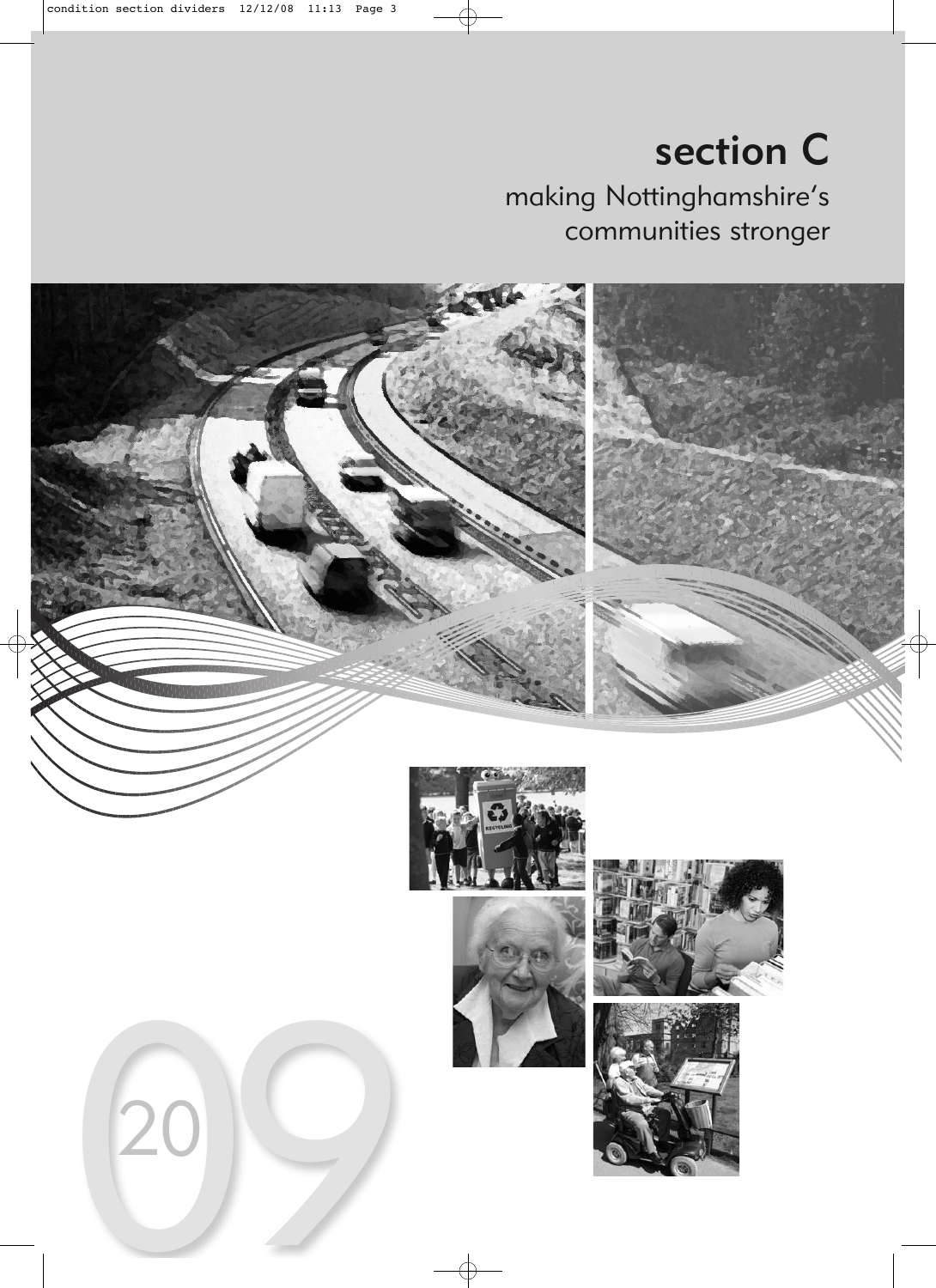| <b>Local Authority District</b><br><b>Ashfield</b><br><b>Bassetlaw</b><br><b>Broxtowe</b><br>Gedling<br>Mansfield<br>Newark & Sherwood<br>Rushcliffe                                                                                                                                                                                                                       | Access to GP<br>or<br><b>Health Centre</b><br>97.9<br>96.3<br>96.9<br>99.5<br>99.7<br>97.8<br>94.9                              | Rate Rank<br>3<br>6<br>5<br>$\overline{c}$<br>$\mathcal I$<br>4<br>7                                                                                                                                 | Access to<br>Post Office<br>93.9<br>87.0<br>93.5<br>93.3<br>89.1<br>85.6<br>84.9                                        | Rate Rank<br>1<br>5<br>2<br>3<br>4<br>6<br>$\overline{7}$                                                          | Access to<br><b>Primary School</b><br>95.1<br>98.5<br>95.8<br>99.5<br>99.0<br>95.9<br>99.1                                   | Rate Rank<br>7<br>4<br>6<br>$\mathbf{1}$<br>3<br>5<br>2                                                                                                    | Access to<br>Secondary<br>School<br>95.9<br>89.2<br>95.8<br>95.4<br>97.0<br>88.9<br>90.7                                    | Rate Rank<br>2<br>6<br>3<br>4<br>$\mathbf{1}$<br>$\overline{7}$<br>5                                                                                       | Access to<br>Supermarket<br>or Food Store<br>99.3<br>93.0<br>97.6<br>99.5<br>98.1<br>98.2<br>97.7                                 | Rate Rank<br>$\overline{2}$<br>$\overline{7}$<br>6<br>$\mathbf{1}$<br>4<br>3<br>5                                     | Library<br>visits<br>5.5<br>3.9<br>4.1<br>4.6<br>5.6<br>7.4<br>6.0 | Rate Rank<br>4<br>7<br>6<br>5<br>3<br>1<br>2 |
|----------------------------------------------------------------------------------------------------------------------------------------------------------------------------------------------------------------------------------------------------------------------------------------------------------------------------------------------------------------------------|---------------------------------------------------------------------------------------------------------------------------------|------------------------------------------------------------------------------------------------------------------------------------------------------------------------------------------------------|-------------------------------------------------------------------------------------------------------------------------|--------------------------------------------------------------------------------------------------------------------|------------------------------------------------------------------------------------------------------------------------------|------------------------------------------------------------------------------------------------------------------------------------------------------------|-----------------------------------------------------------------------------------------------------------------------------|------------------------------------------------------------------------------------------------------------------------------------------------------------|-----------------------------------------------------------------------------------------------------------------------------------|-----------------------------------------------------------------------------------------------------------------------|--------------------------------------------------------------------|----------------------------------------------|
| <b>County (Notts less City)</b><br><b>East Midlands</b><br>Country                                                                                                                                                                                                                                                                                                         | 97.6                                                                                                                            |                                                                                                                                                                                                      | 89.7                                                                                                                    |                                                                                                                    | 97.5                                                                                                                         |                                                                                                                                                            | 93.2                                                                                                                        |                                                                                                                                                            | 97.6                                                                                                                              |                                                                                                                       | 5.4                                                                |                                              |
| <b>Ward Name</b><br><b>Hucknall Central</b><br><b>Hucknall East</b><br><b>Hucknall North</b><br><b>Hucknall West</b><br>Jacksdale<br>Kirkby in Ashfield Central<br>Kirkby in Ashfield East<br>Kirkby in Ashfield West<br>Selston<br>Sutton in Ashfield Central<br>Sutton in Ashfield East<br>Sutton in Ashfield North<br>Sutton in Ashfield West<br>Underwood<br>Woodhouse | 100.0<br>100.0<br>100.0<br>88.9<br>100.0<br>100.0<br>100.0<br>90.9<br>100.0<br>100.0<br>97.1<br>97.2<br>100.0<br>100.0<br>100.0 | $\mathbf{1}$<br>$\mathbf{1}$<br>$\mathcal I$<br>15<br>$\mathcal I$<br>$\mathbf{1}$<br>$\mathbf{1}$<br>14<br>$\mathcal I$<br>$\mathbf{1}$<br>13<br>12<br>$\mathbf{1}$<br>$\mathcal I$<br>$\mathbf{1}$ | 97.3<br>87.2<br>94.7<br>80.2<br>100.0<br>95.2<br>98.9<br>98.3<br>100.0<br>100.0<br>96.6<br>90.8<br>84.6<br>94.6<br>99.7 | $\overline{7}$<br>13<br>10<br>15<br>$\mathbf{1}$<br>9<br>5<br>6<br>1<br>1<br>8<br>12<br>14<br>11<br>$\overline{4}$ | 90.9<br>96.5<br>100.0<br>89.6<br>100.0<br>100.0<br>100.0<br>83.8<br>100.0<br>92.4<br>100.0<br>97.4<br>88.3<br>100.0<br>100.0 | 12<br>10<br>$\mathcal I$<br>13<br>$\mathbf{1}$<br>$\mathcal I$<br>$\mathcal I$<br>15<br>$\mathbf{1}$<br>11<br>1<br>9<br>14<br>$\mathbf{1}$<br>$\mathcal I$ | 78.8<br>91.8<br>87.4<br>100.0<br>92.0<br>100.0<br>100.0<br>100.0<br>100.0<br>100.0<br>99.8<br>96.5<br>96.8<br>100.0<br>83.6 | 15<br>12<br>13<br>$\mathbf{1}$<br>11<br>$\mathbf{1}$<br>$\mathbf{1}$<br>$\mathbf{1}$<br>$\mathbf{1}$<br>$\mathbf{1}$<br>8<br>10<br>9<br>$\mathbf{1}$<br>14 | 100.0<br>100.0<br>100.0<br>94.4<br>100.0<br>100.0<br>100.0<br>100.0<br>100.0<br>100.0<br>100.0<br>97.4<br>100.0<br>100.0<br>100.0 | 1<br>1<br>1<br>15<br>1<br>1<br>1<br>$\mathbf{1}$<br>$\mathbf{1}$<br>$\mathbf{1}$<br>1<br>14<br>$\mathbf{1}$<br>1<br>1 |                                                                    |                                              |

Access to GP/Health Centre % of households within 15 mins of GP or Health Centre by public transport or walking<br>Access to Post Office % of domestic delivery points within one mile of a post office

**Access to Post Office** % of domestic delivery points within one mile of a post office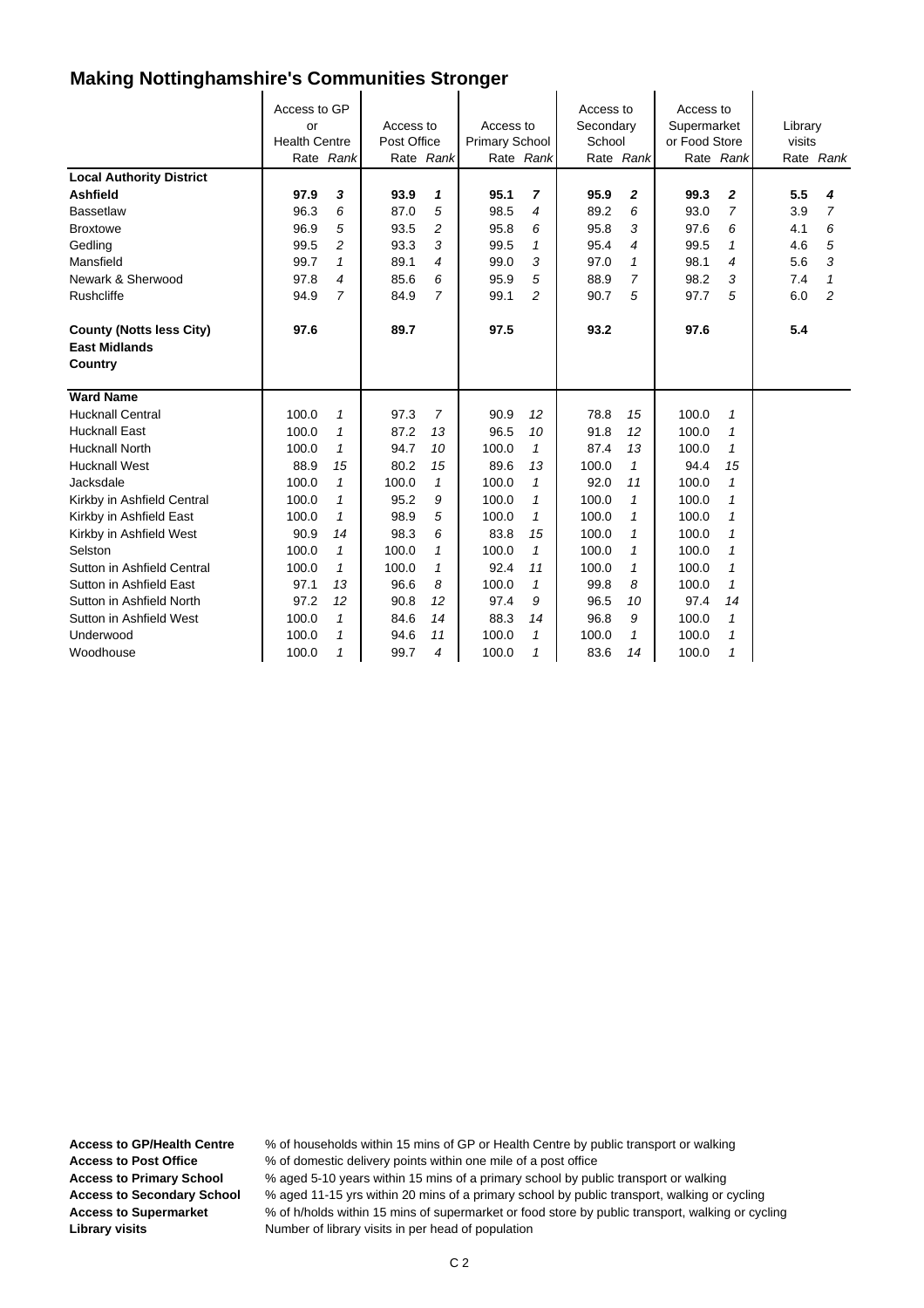| <b>Local Authority District</b><br><b>Ashfield</b><br><b>Bassetlaw</b> | Library<br>enquiries<br>Rate* Rank<br>563.0<br>282.0 | 4<br>6         | Library<br>issues<br>6.0<br>5.9 | Rate Rank<br>3<br>4 | Library<br>computer<br>sessions<br>428.0<br>383.0 | Rate* Rank<br>3<br>5     | Library<br>active<br>borrowers<br>21.8<br>19.8 | Rate Rank<br>4<br>$\overline{7}$ | Democratic<br>participation<br>35.5<br>35.0 | Rate Rank<br>5<br>6      |
|------------------------------------------------------------------------|------------------------------------------------------|----------------|---------------------------------|---------------------|---------------------------------------------------|--------------------------|------------------------------------------------|----------------------------------|---------------------------------------------|--------------------------|
| <b>Broxtowe</b>                                                        | 280.0                                                | $\overline{7}$ | 5.8                             | 5                   | 356.0                                             |                          | 20.7                                           |                                  | 45.3                                        | 2                        |
|                                                                        | 617.0                                                | 3              | 5.8                             | 5                   | 352.0                                             | 6<br>$\overline{7}$      | 20.0                                           | 5<br>6                           | 41.0                                        | 3                        |
| Gedling                                                                |                                                      |                |                                 |                     |                                                   |                          |                                                |                                  |                                             |                          |
| Mansfield                                                              | 326.0                                                | 5              | 5.2                             | $\overline{7}$      | 637.0                                             | $\mathbf{1}$             | 22.2                                           | 3                                | 34.1                                        | $\overline{7}$           |
| Newark & Sherwood                                                      | 717.0                                                | $\overline{c}$ | 8.4                             | 2                   | 472.0                                             | 2                        | 25.2                                           | 2                                | 38.8                                        | $\overline{\mathcal{A}}$ |
| <b>Rushcliffe</b>                                                      | 763.0                                                | 1              | 8.7                             | $\mathbf{1}$        | 408.0                                             | $\overline{\mathcal{A}}$ | 26.2                                           | $\mathbf{1}$                     | 47.9                                        | 1                        |
| <b>County (Notts less City)</b><br><b>East Midlands</b><br>Country     | 509.0                                                |                | 6.5                             |                     | 431.0                                             |                          | 22.6                                           |                                  | 40.2                                        |                          |
| <b>Ward Name</b>                                                       |                                                      |                |                                 |                     |                                                   |                          |                                                |                                  |                                             |                          |
| <b>Hucknall Central</b>                                                |                                                      |                |                                 |                     |                                                   |                          |                                                |                                  | 38.9                                        | 3                        |
| <b>Hucknall East</b>                                                   |                                                      |                |                                 |                     |                                                   |                          |                                                |                                  | 34.4                                        | 9                        |
| <b>Hucknall North</b>                                                  |                                                      |                |                                 |                     |                                                   |                          |                                                |                                  | 37.9                                        | $\overline{\mathcal{A}}$ |
| <b>Hucknall West</b>                                                   |                                                      |                |                                 |                     |                                                   |                          |                                                |                                  | 36.8                                        | 6                        |
| Jacksdale                                                              |                                                      |                |                                 |                     |                                                   |                          |                                                |                                  | 31.6                                        | 13                       |
| Kirkby in Ashfield Central                                             |                                                      |                |                                 |                     |                                                   |                          |                                                |                                  | 41.0                                        | $\overline{c}$           |
| Kirkby in Ashfield East                                                |                                                      |                |                                 |                     |                                                   |                          |                                                |                                  | 32.4                                        | 11                       |
| Kirkby in Ashfield West                                                |                                                      |                |                                 |                     |                                                   |                          |                                                |                                  | 32.5                                        | 10                       |
| Selston                                                                |                                                      |                |                                 |                     |                                                   |                          |                                                |                                  | 35.6                                        | $\overline{7}$           |
| Sutton in Ashfield Central                                             |                                                      |                |                                 |                     |                                                   |                          |                                                |                                  | 28.5                                        | 15                       |
| Sutton in Ashfield East                                                |                                                      |                |                                 |                     |                                                   |                          |                                                |                                  | 31.0                                        | 14                       |
| Sutton in Ashfield North                                               |                                                      |                |                                 |                     |                                                   |                          |                                                |                                  | 35.0                                        | 8                        |
| Sutton in Ashfield West                                                |                                                      |                |                                 |                     |                                                   |                          |                                                |                                  | 31.9                                        | 12                       |
| Underwood                                                              |                                                      |                |                                 |                     |                                                   |                          |                                                |                                  | 47.3                                        | 1                        |
| Woodhouse                                                              |                                                      |                |                                 |                     |                                                   |                          |                                                |                                  | 37.8                                        | 5                        |

\* Rate per thousand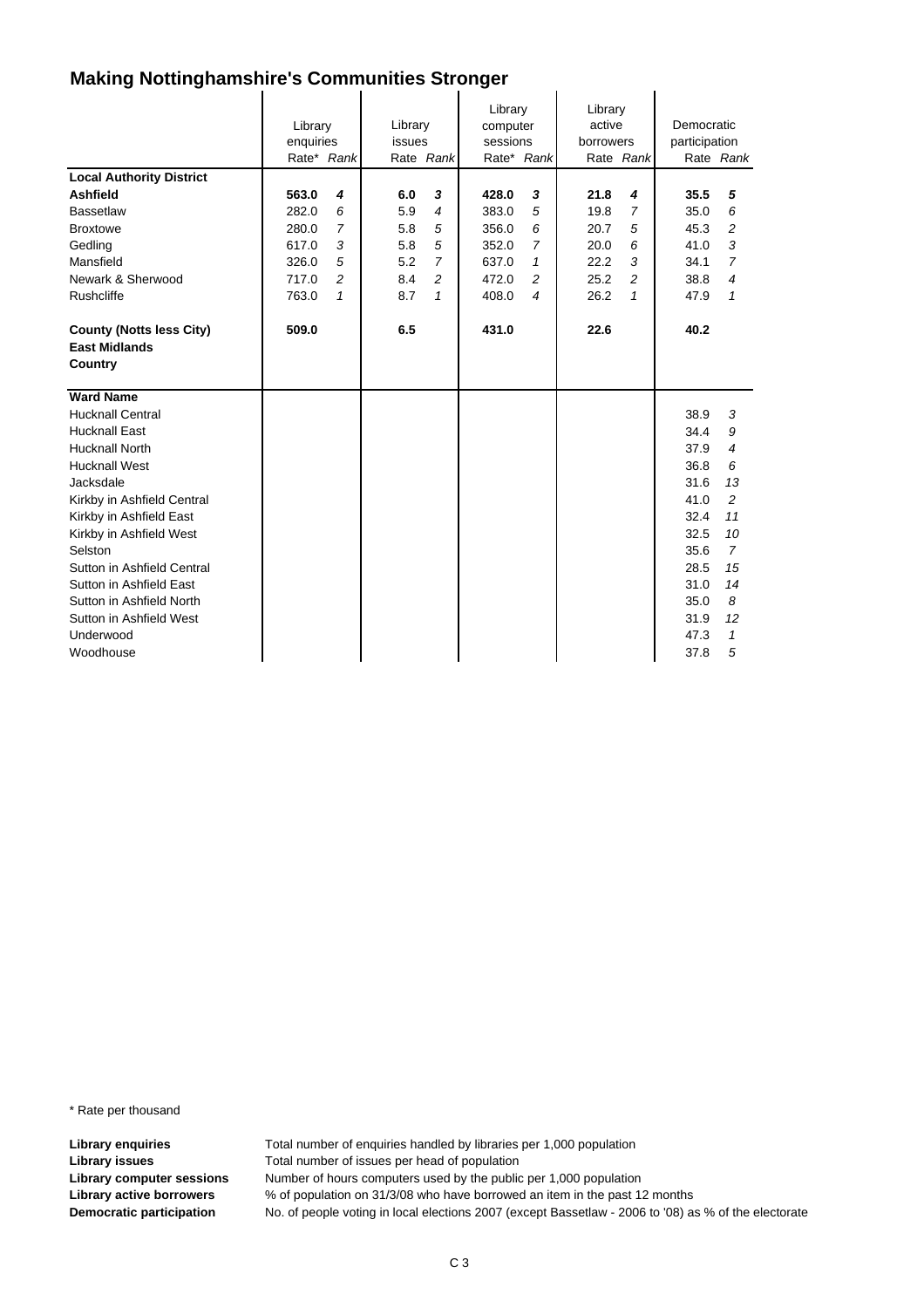| <b>Local Authority District</b><br>Ashfield<br><b>Bassetlaw</b>    | Access to GP<br>or<br><b>Health Centre</b><br>97.9<br>96.3 | Rate Rank<br>3<br>6 | Access to<br>Post Office<br>93.9<br>87.0 | Rate Rank<br>1<br>5 | Access to<br><b>Primary School</b><br>95.1<br>98.5 | Rate Rank<br>$\overline{7}$<br>4 | Access to<br>Secondary<br>School<br>95.9<br>89.2 | Rate Rank<br>2<br>6 | Access to<br>Supermarket<br>or Food Store<br>99.3<br>93.0 | Rate Rank<br>2<br>$\overline{7}$ | Library visits<br>5.5<br>3.9 | Rate Rank<br>4<br>$\overline{7}$ |
|--------------------------------------------------------------------|------------------------------------------------------------|---------------------|------------------------------------------|---------------------|----------------------------------------------------|----------------------------------|--------------------------------------------------|---------------------|-----------------------------------------------------------|----------------------------------|------------------------------|----------------------------------|
| <b>Broxtowe</b>                                                    | 96.9                                                       | 5                   | 93.5                                     | 2                   | 95.8                                               | 6                                | 95.8                                             | 3                   | 97.6                                                      | 6                                | 4.1                          | 6                                |
| Gedling                                                            | 99.5                                                       | $\overline{c}$      | 93.3                                     | 3                   | 99.5                                               | 1                                | 95.4                                             | 4                   | 99.5                                                      | 1                                | 4.6                          | 5                                |
| Mansfield                                                          | 99.7                                                       | $\mathbf{1}$        | 89.1                                     | 4                   | 99.0                                               | 3                                | 97.0                                             | $\mathbf{1}$        | 98.1                                                      | $\overline{4}$                   | 5.6                          | 3                                |
| Newark & Sherwood                                                  | 97.8                                                       | $\overline{4}$      | 85.6                                     | 6                   | 95.9                                               | 5                                | 88.9                                             | 7                   | 98.2                                                      | 3                                | 7.4                          | $\mathbf{1}$                     |
| Rushcliffe                                                         | 94.9                                                       | $\overline{7}$      | 84.9                                     | 7                   | 99.1                                               | $\overline{c}$                   | 90.7                                             | 5                   | 97.7                                                      | 5                                | 6.0                          | $\overline{c}$                   |
| <b>County (Notts less City)</b><br><b>East Midlands</b><br>Country | 97.6                                                       |                     | 89.7                                     |                     | 97.5                                               |                                  | 93.2                                             |                     | 97.6                                                      |                                  | 5.4                          |                                  |
| <b>Ward Name</b>                                                   |                                                            |                     |                                          |                     |                                                    |                                  |                                                  |                     |                                                           |                                  |                              |                                  |
| Beckingham                                                         | 100.0                                                      | $\mathcal I$        | 89.1                                     | 12                  | 100.0                                              | 1                                | 82.0                                             | 17                  | 96.8                                                      | 14                               |                              |                                  |
| <b>Blyth</b>                                                       | 100.0                                                      | $\mathbf{1}$        | 68.9                                     | 20                  | 100.0                                              | 1                                | 84.6                                             | 16                  | 100.0                                                     | $\mathcal I$                     |                              |                                  |
| Carlton                                                            | 100.0                                                      | $\mathbf{1}$        | 98.6                                     | 6                   | 100.0                                              | 1                                | 43.6                                             | 24                  | 100.0                                                     | $\mathbf{1}$                     |                              |                                  |
| Clayworth                                                          | 100.0                                                      | $\mathbf{1}$        | 86.1                                     | 14                  | 100.0                                              | 1                                | 65.7                                             | 22                  | 43.4                                                      | 23                               |                              |                                  |
| East Markham                                                       | 100.0                                                      | $\mathbf{1}$        | 46.7                                     | 23                  | 91.0                                               | 24                               | 94.3                                             | 11                  | 96.5                                                      | 15                               |                              |                                  |
| East Retford East                                                  | 100.0                                                      | $\mathbf{1}$        | 85.0                                     | 16                  | 100.0                                              | $\mathbf{1}$                     | 100.0                                            | $\mathbf{1}$        | 100.0                                                     | $\mathbf{1}$                     |                              |                                  |
| <b>East Retford North</b>                                          | 95.5                                                       | 20                  | 96.3                                     | 10                  | 96.9                                               | 20                               | 100.0                                            | $\mathcal I$        | 100.0                                                     | $\mathbf{1}$                     |                              |                                  |
| <b>East Retford South</b>                                          | 100.0                                                      | $\mathcal I$        | 100.0                                    | 1                   | 96.1                                               | 22                               | 95.4                                             | 9                   | 100.0                                                     | 1                                |                              |                                  |
| <b>East Retford West</b>                                           | 100.0                                                      | $\mathbf{1}$        | 99.3                                     | 3                   | 100.0                                              | 1                                | 100.0                                            | $\mathbf{1}$        | 100.0                                                     | $\mathbf{1}$                     |                              |                                  |
| Everton                                                            | 72.4                                                       | 24                  | 33.7                                     | 25                  | 100.0                                              | 1                                | 69.9                                             | 20                  | 54.2                                                      | 22                               |                              |                                  |
| Harworth                                                           | 100.0                                                      | $\mathbf{1}$        | 98.8                                     | 5                   | 100.0                                              | 1                                | 100.0                                            | 1                   | 100.0                                                     | $\mathbf{1}$                     |                              |                                  |
| Langold                                                            | 100.0                                                      | $\mathcal I$        | 97.3                                     | 9                   | 100.0                                              | $\mathbf{1}$                     | 76.8                                             | 18                  | 100.0                                                     | $\mathbf{1}$                     |                              |                                  |
| Misterton                                                          | 100.0                                                      | $\mathbf{1}$        | 78.4                                     | 17                  | 100.0                                              | $\mathbf{1}$                     | 51.9                                             | 23                  | 100.0                                                     | $\mathcal I$                     |                              |                                  |
| Rampton                                                            | 53.6                                                       | 25                  | 42.7                                     | 24                  | 93.9                                               | 23                               | 24.4                                             | 25                  | 16.7                                                      | 25                               |                              |                                  |
| Ranskill                                                           | 100.0                                                      | $\mathcal I$        | 97.5                                     | 8                   | 100.0                                              | 1                                | 73.2                                             | 19                  | 93.5                                                      | 18                               |                              |                                  |
| Sturton                                                            | 100.0                                                      | $\mathbf{1}$        | 89.1                                     | 13                  | 100.0                                              | 1                                | 68.2                                             | 21                  | 33.2                                                      | 24                               |                              |                                  |
| Sutton                                                             | 100.0                                                      | $\mathbf{1}$        | 58.2                                     | 22                  | 100.0                                              | 1                                | 95.0                                             | 10                  | 93.7                                                      | 17                               |                              |                                  |
| <b>Tuxford and Trent</b>                                           | 88.1                                                       | 22                  | 74.2                                     | 18                  | 100.0                                              | 1                                | 88.8                                             | 14                  | 91.6                                                      | 19                               |                              |                                  |
| Welbeck                                                            | 74.7                                                       | 23                  | 69.9                                     | 19                  | 96.7                                               | 21                               | 89.2                                             | 13                  | 74.0                                                      | 21                               |                              |                                  |
| <b>Worksop East</b>                                                | 95.7                                                       | 18                  | 98.6                                     | $\overline{7}$      | 100.0                                              | 1                                | 86.2                                             | 15                  | 88.8                                                      | 20                               |                              |                                  |
| <b>Worksop North</b>                                               | 95.6                                                       | 19                  | 66.3                                     | 21                  | 100.0                                              | $\mathbf{1}$                     | 100.0                                            | $\mathbf{1}$        | 100.0                                                     | $\mathbf{1}$                     |                              |                                  |
| <b>Worksop North East</b>                                          | 100.0                                                      | $\mathbf{1}$        | 99.6                                     | 2                   | 100.0                                              | 1                                | 96.9                                             | 8                   | 100.0                                                     | $\mathbf{1}$                     |                              |                                  |
| Worksop North West                                                 | 96.3                                                       | 17                  | 92.1                                     | 11                  | 89.3                                               | 25                               | 94.2                                             | 12                  | 100.0                                                     | $\mathbf{1}$                     |                              |                                  |
| <b>Worksop South</b>                                               | 94.8                                                       | 21                  | 85.9                                     | 15                  | 100.0                                              | $\mathbf{1}$                     | 99.8                                             | $\overline{7}$      | 95.3                                                      | 16                               |                              |                                  |
| Worksop South East                                                 | 100.0                                                      | 1                   | 98.9                                     | 4                   | 100.0                                              | 1                                | 100.0                                            | 1                   | 100.0                                                     | 1                                |                              |                                  |

Access to GP/Health Centre % of households within 15 mins of GP or Health Centre by public transport or walking<br>Access to Post Office % of domestic delivery points within one mile of a post office

**Access to Post Office** % of domestic delivery points within one mile of a post office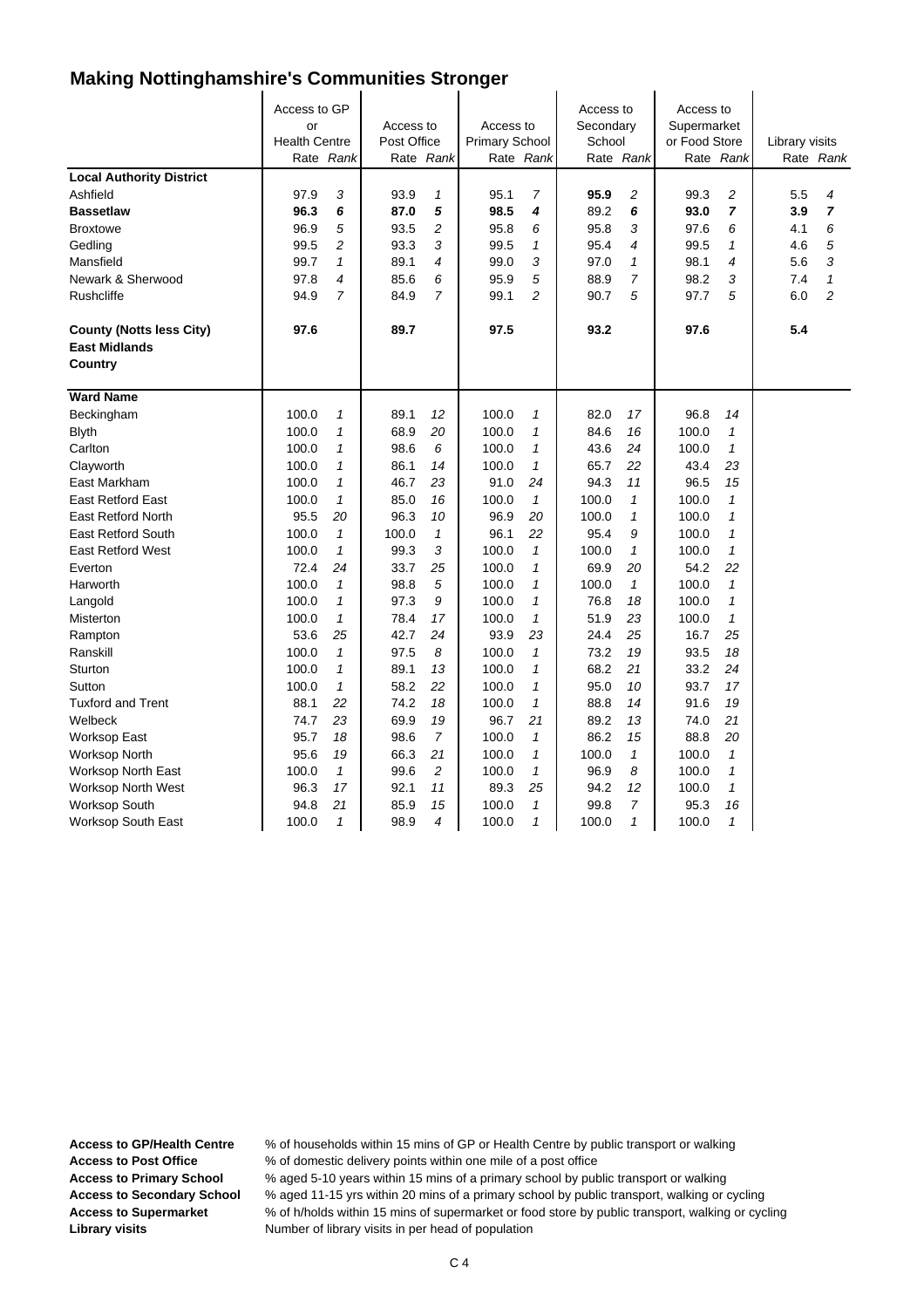| <b>Local Authority District</b><br>Ashfield                               | Library<br>enquiries<br>Rate* Rank<br>563.0 | 4            | Library<br>issues<br>6.0 | Rate Rank<br>3 | Library<br>computer<br>sessions<br>428.0 | Rate* Rank<br>3          | Library<br>active<br>borrowers<br>21.8 | Rate Rank<br>$\overline{4}$ | Democratic<br>participation<br>35.5 | Rate Rank<br>5 |
|---------------------------------------------------------------------------|---------------------------------------------|--------------|--------------------------|----------------|------------------------------------------|--------------------------|----------------------------------------|-----------------------------|-------------------------------------|----------------|
| <b>Bassetlaw</b>                                                          | 282.0                                       | 6            | 5.9                      | 4              | 383.0                                    | 5                        | 19.8                                   | $\overline{7}$              | 35.0                                | 6              |
| <b>Broxtowe</b>                                                           | 280.0                                       | 7            | 5.8                      | 5              | 356.0                                    | 6                        | 20.7                                   | 5                           | 45.3                                | 2              |
| Gedling                                                                   | 617.0                                       | 3            | 5.8                      | 5              | 352.0                                    | 7                        | 20.0                                   | 6                           | 41.0                                | 3              |
| Mansfield                                                                 | 326.0                                       | 5            | 5.2                      | $\overline{7}$ | 637.0                                    | $\mathbf{1}$             | 22.2                                   | 3                           | 34.1                                | $\overline{7}$ |
| Newark & Sherwood                                                         | 717.0                                       | 2            | 8.4                      | $\overline{c}$ | 472.0                                    | $\overline{c}$           | 25.2                                   | 2                           | 38.8                                | 4              |
| Rushcliffe                                                                | 763.0                                       | $\mathbf{1}$ | 8.7                      | $\mathbf{1}$   | 408.0                                    | $\overline{\mathcal{A}}$ | 26.2                                   | $\mathbf{1}$                | 47.9                                | $\mathbf{1}$   |
| <b>County (Notts less City)</b><br><b>East Midlands</b><br><b>Country</b> | 509.0                                       |              | 6.5                      |                | 431.0                                    |                          | 22.6                                   |                             | 40.2                                |                |
| <b>Ward Name</b>                                                          |                                             |              |                          |                |                                          |                          |                                        |                             |                                     |                |
| Beckingham                                                                |                                             |              |                          |                |                                          |                          |                                        |                             | 31.1                                | 17             |
| <b>Blyth</b>                                                              |                                             |              |                          |                |                                          |                          |                                        |                             | 38.4                                | $\overline{7}$ |
| Carlton                                                                   |                                             |              |                          |                |                                          |                          |                                        |                             | 37.3                                | 9              |
| Clayworth                                                                 |                                             |              |                          |                |                                          |                          |                                        |                             | 51.8                                | $\mathbf{1}$   |
| East Markham                                                              |                                             |              |                          |                |                                          |                          |                                        |                             | 47.9                                | $\overline{c}$ |
| <b>East Retford East</b>                                                  |                                             |              |                          |                |                                          |                          |                                        |                             | 32.6                                | 15             |
| <b>East Retford North</b>                                                 |                                             |              |                          |                |                                          |                          |                                        |                             | 37.4                                | 8              |
| East Retford South                                                        |                                             |              |                          |                |                                          |                          |                                        |                             | 33.2                                | 13             |
| <b>East Retford West</b>                                                  |                                             |              |                          |                |                                          |                          |                                        |                             | 28.8                                | 18             |
| Everton                                                                   |                                             |              |                          |                |                                          |                          |                                        |                             | 46.7                                | 3              |
| Harworth                                                                  |                                             |              |                          |                |                                          |                          |                                        |                             | 25.9                                | 22             |
| Langold                                                                   |                                             |              |                          |                |                                          |                          |                                        |                             | 26.4                                | 21             |
| Misterton                                                                 |                                             |              |                          |                |                                          |                          |                                        |                             | 33.1                                | 14             |
| Rampton                                                                   |                                             |              |                          |                |                                          |                          |                                        |                             | U/C                                 |                |
| Ranskill                                                                  |                                             |              |                          |                |                                          |                          |                                        |                             | 38.9                                | 6              |
| Sturton                                                                   |                                             |              |                          |                |                                          |                          |                                        |                             | 43.4                                | 4              |
| Sutton                                                                    |                                             |              |                          |                |                                          |                          |                                        |                             | U/C                                 |                |
| <b>Tuxford and Trent</b>                                                  |                                             |              |                          |                |                                          |                          |                                        |                             | 33.8                                | 11             |
| Welbeck                                                                   |                                             |              |                          |                |                                          |                          |                                        |                             | 41.2                                | 5              |
| Worksop East                                                              |                                             |              |                          |                |                                          |                          |                                        |                             | 32.5                                | 16             |
| <b>Worksop North</b>                                                      |                                             |              |                          |                |                                          |                          |                                        |                             | 27.9                                | 19             |
| <b>Worksop North East</b>                                                 |                                             |              |                          |                |                                          |                          |                                        |                             | 34.0                                | 10             |
| Worksop North West                                                        |                                             |              |                          |                |                                          |                          |                                        |                             | 27.6                                | 20             |
| Worksop South                                                             |                                             |              |                          |                |                                          |                          |                                        |                             | 33.3                                | 12             |
| Worksop South East                                                        |                                             |              |                          |                |                                          |                          |                                        |                             | 22.3                                | 23             |

U/C uncontested \* Rate per thousand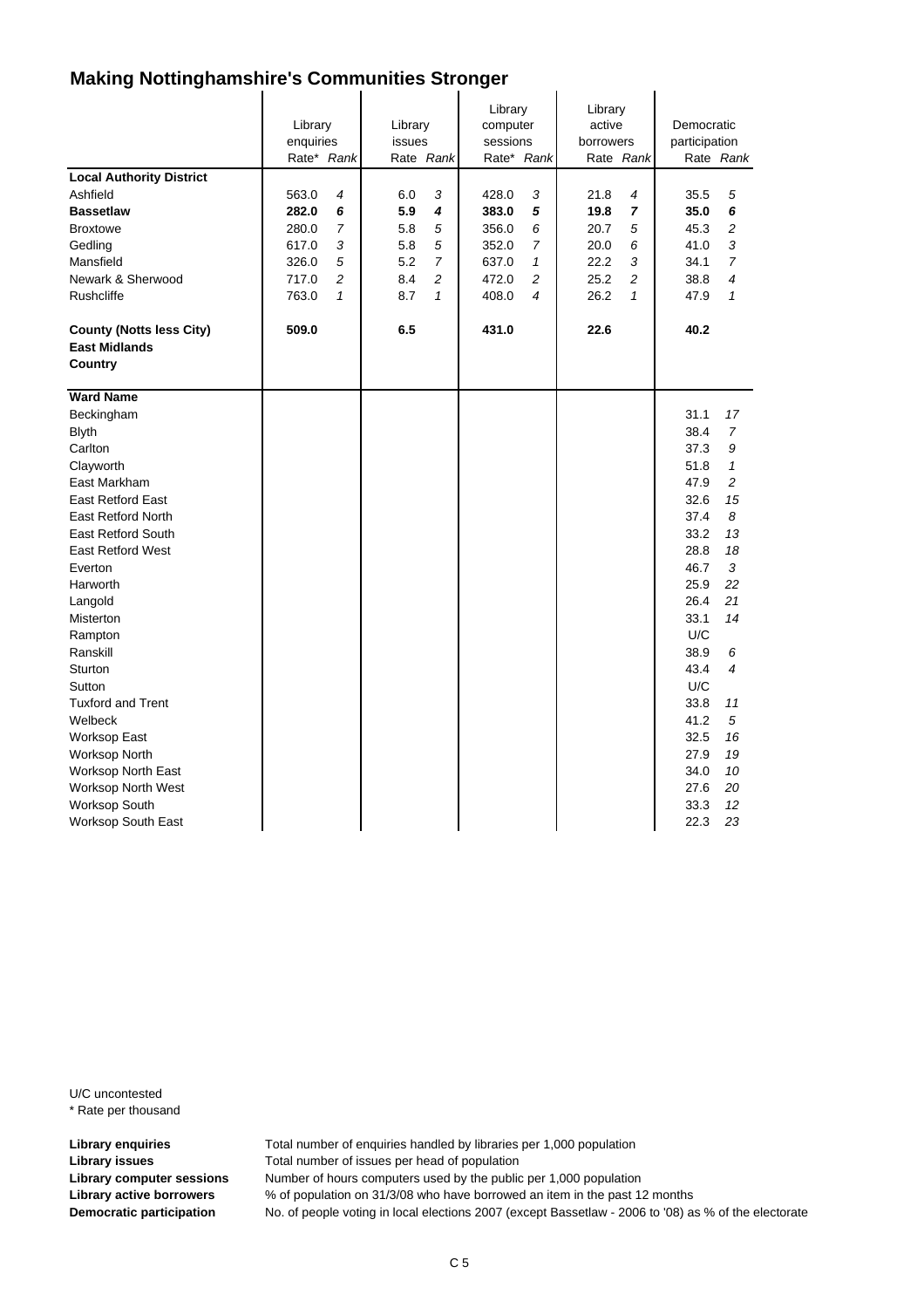| <b>Local Authority District</b><br>Ashfield<br><b>Bassetlaw</b><br><b>Broxtowe</b><br>Gedling<br>Mansfield<br>Newark & Sherwood<br><b>Rushcliffe</b> | Access to GP<br>or<br><b>Health Centre</b><br>97.9<br>96.3<br>96.9<br>99.5<br>99.7<br>97.8<br>94.9 | Rate Rank<br>3<br>6<br>5<br>$\overline{c}$<br>1<br>$\overline{4}$<br>$\overline{7}$ | Access to<br>Post Office<br>93.9<br>87.0<br>93.5<br>93.3<br>89.1<br>85.6<br>84.9 | Rate Rank<br>$\mathcal I$<br>5<br>$\mathbf 2$<br>3<br>4<br>6<br>7 | Access to<br><b>Primary School</b><br>95.1<br>98.5<br>95.8<br>99.5<br>99.0<br>95.9<br>99.1 | Rate Rank<br>$\overline{7}$<br>4<br>6<br>$\mathbf{1}$<br>3<br>5<br>2 | Access to<br>Secondary<br>School<br>95.9<br>89.2<br>95.8<br>95.4<br>97.0<br>88.9<br>90.7 | Rate Rank<br>$\overline{c}$<br>6<br>3<br>4<br>1<br>$\overline{7}$<br>5 | Access to<br>Supermarket<br>or Food Store<br>99.3<br>93.0<br>97.6<br>99.5<br>98.1<br>98.2<br>97.7 | Rate Rank<br>2<br>$\overline{7}$<br>6<br>$\mathcal I$<br>4<br>3<br>5 | Library visits<br>5.5<br>3.9<br>4.1<br>4.6<br>5.6<br>7.4<br>6.0 | Rate Rank<br>4<br>$\overline{7}$<br>6<br>5<br>3<br>1<br>2 |
|------------------------------------------------------------------------------------------------------------------------------------------------------|----------------------------------------------------------------------------------------------------|-------------------------------------------------------------------------------------|----------------------------------------------------------------------------------|-------------------------------------------------------------------|--------------------------------------------------------------------------------------------|----------------------------------------------------------------------|------------------------------------------------------------------------------------------|------------------------------------------------------------------------|---------------------------------------------------------------------------------------------------|----------------------------------------------------------------------|-----------------------------------------------------------------|-----------------------------------------------------------|
| <b>County (Notts less City)</b>                                                                                                                      | 97.6                                                                                               |                                                                                     | 89.7                                                                             |                                                                   | 97.5                                                                                       |                                                                      | 93.2                                                                                     |                                                                        | 97.6                                                                                              |                                                                      | 5.4                                                             |                                                           |
| <b>East Midlands</b>                                                                                                                                 |                                                                                                    |                                                                                     |                                                                                  |                                                                   |                                                                                            |                                                                      |                                                                                          |                                                                        |                                                                                                   |                                                                      |                                                                 |                                                           |
| Country                                                                                                                                              |                                                                                                    |                                                                                     |                                                                                  |                                                                   |                                                                                            |                                                                      |                                                                                          |                                                                        |                                                                                                   |                                                                      |                                                                 |                                                           |
| <b>Ward Name</b>                                                                                                                                     |                                                                                                    |                                                                                     |                                                                                  |                                                                   |                                                                                            |                                                                      |                                                                                          |                                                                        |                                                                                                   |                                                                      |                                                                 |                                                           |
| Attenborough                                                                                                                                         | 100.0                                                                                              | $\mathbf{1}$                                                                        | 22.4                                                                             | 21                                                                | 86.6                                                                                       | 19                                                                   | 100.0                                                                                    | 1                                                                      | 100.0                                                                                             | $\mathcal I$                                                         |                                                                 |                                                           |
| Awsworth                                                                                                                                             | 100.0                                                                                              | $\mathbf{1}$                                                                        | 100.0                                                                            | $\mathcal I$                                                      | 100.0                                                                                      | $\mathbf{1}$                                                         | 57.9                                                                                     | 21                                                                     | 100.0                                                                                             | 1                                                                    |                                                                 |                                                           |
| <b>Beeston Central</b>                                                                                                                               | 100.0                                                                                              | 1                                                                                   | 100.0                                                                            | 1                                                                 | 94.4                                                                                       | 16                                                                   | 90.0                                                                                     | 17                                                                     | 100.0                                                                                             | $\mathbf{1}$                                                         |                                                                 |                                                           |
| <b>Beeston North</b>                                                                                                                                 | 100.0                                                                                              | 1                                                                                   | 100.0                                                                            | $\mathbf{1}$                                                      | 84.2                                                                                       | 20                                                                   | 98.4                                                                                     | 16                                                                     | 100.0                                                                                             | $\mathbf{1}$                                                         |                                                                 |                                                           |
| <b>Beeston Rylands</b>                                                                                                                               | 100.0                                                                                              | 1                                                                                   | 61.7                                                                             | 20                                                                | 100.0                                                                                      | $\mathbf{1}$                                                         | 100.0                                                                                    | $\mathbf{1}$                                                           | 100.0                                                                                             | $\mathbf{1}$                                                         |                                                                 |                                                           |
| <b>Beeston West</b>                                                                                                                                  | 100.0                                                                                              | $\mathbf{1}$                                                                        | 100.0                                                                            | $\mathbf{1}$                                                      | 100.0                                                                                      | $\mathbf{1}$                                                         | 100.0                                                                                    | 1                                                                      | 94.7                                                                                              | 18                                                                   |                                                                 |                                                           |
| <b>Bramcote</b>                                                                                                                                      | 100.0                                                                                              | $\mathcal I$                                                                        | 100.0                                                                            | $\mathbf{1}$                                                      | 100.0                                                                                      | $\mathbf{1}$                                                         | 100.0                                                                                    | $\mathbf{1}$                                                           | 100.0                                                                                             | $\mathbf{1}$                                                         |                                                                 |                                                           |
| <b>Brinsley</b>                                                                                                                                      | 100.0                                                                                              | $\mathbf{1}$                                                                        | 88.2                                                                             | 18                                                                | 100.0                                                                                      | $\mathbf{1}$                                                         | 72.9                                                                                     | 19                                                                     | 78.8                                                                                              | 21                                                                   |                                                                 |                                                           |
| <b>Chilwell East</b>                                                                                                                                 | 100.0                                                                                              | $\mathbf{1}$                                                                        | 94.3                                                                             | 16                                                                | 100.0                                                                                      | $\mathbf{1}$                                                         | 100.0                                                                                    | 1                                                                      | 100.0                                                                                             | $\mathbf{1}$                                                         |                                                                 |                                                           |
| <b>Chilwell West</b>                                                                                                                                 | 89.3                                                                                               | 20                                                                                  | 86.8                                                                             | 19                                                                | 88.6                                                                                       | 18                                                                   | 100.0                                                                                    | 1                                                                      | 96.4                                                                                              | 15                                                                   |                                                                 |                                                           |
| <b>Cossall and Kimberley</b>                                                                                                                         | 100.0                                                                                              | $\mathbf{1}$                                                                        | 96.3                                                                             | 13                                                                | 97.3                                                                                       | 14                                                                   | 100.0                                                                                    | 1                                                                      | 100.0                                                                                             | $\mathbf{1}$                                                         |                                                                 |                                                           |
| Eastwood N & Greasley (B'vale)                                                                                                                       | 100.0                                                                                              | 1                                                                                   | 96.8                                                                             | 12                                                                | 100.0                                                                                      | $\mathbf{1}$                                                         | 100.0                                                                                    | 1                                                                      | 100.0                                                                                             | $\mathbf{1}$                                                         |                                                                 |                                                           |
| Eastwood South                                                                                                                                       | 100.0                                                                                              | $\mathbf{1}$                                                                        | 99.9                                                                             | 9                                                                 | 100.0                                                                                      | $\mathbf{1}$                                                         | 100.0                                                                                    | 1                                                                      | 100.0                                                                                             | $\mathbf{1}$                                                         |                                                                 |                                                           |
| Greasley (Giltbrook & N'thorpe)                                                                                                                      | 100.0                                                                                              | $\mathbf{1}$                                                                        | 94.6                                                                             | 15                                                                | 95.1                                                                                       | 15                                                                   | 89.8                                                                                     | 18                                                                     | 95.3                                                                                              | 17                                                                   |                                                                 |                                                           |
| <b>Nuthall East and Strelley</b>                                                                                                                     | 67.5                                                                                               | 21                                                                                  | 99.3                                                                             | 10                                                                | 74.0                                                                                       | 21                                                                   | 70.1                                                                                     | 20                                                                     | 86.7                                                                                              | 20                                                                   |                                                                 |                                                           |
| Nuthall W & Greasley (Watnall)                                                                                                                       | 100.0                                                                                              | $\mathbf{1}$                                                                        | 92.3                                                                             | 17                                                                | 100.0                                                                                      | $\mathbf{1}$                                                         | 100.0                                                                                    | 1                                                                      | 100.0                                                                                             | $\mathbf{1}$                                                         |                                                                 |                                                           |
| <b>Stapleford North</b>                                                                                                                              | 95.0                                                                                               | 17                                                                                  | 100.0                                                                            | $\mathbf{1}$                                                      | 100.0                                                                                      | $\mathbf{1}$                                                         | 100.0                                                                                    | 1                                                                      | 95.4                                                                                              | 16                                                                   |                                                                 |                                                           |
| <b>Stapleford South East</b>                                                                                                                         | 94.3                                                                                               | 18                                                                                  | 100.0                                                                            | $\mathbf{1}$                                                      | 93.6                                                                                       | 17                                                                   | 100.0                                                                                    | 1                                                                      | 100.0                                                                                             | $\mathbf{1}$                                                         |                                                                 |                                                           |
| <b>Stapleford South West</b>                                                                                                                         | 100.0                                                                                              | $\mathcal I$                                                                        | 100.0                                                                            | 1                                                                 | 100.0                                                                                      | $\mathcal I$                                                         | 100.0                                                                                    | 1                                                                      | 100.0                                                                                             | 1                                                                    |                                                                 |                                                           |
| <b>Toton and Chilwell Meadows</b>                                                                                                                    | 91.9                                                                                               | 19                                                                                  | 95.8                                                                             | 14                                                                | 100.0                                                                                      | 1                                                                    | 100.0                                                                                    | 1                                                                      | 92.6                                                                                              | 19                                                                   |                                                                 |                                                           |
| Trowell                                                                                                                                              | 100.0                                                                                              | 1                                                                                   | 98.0                                                                             | 11                                                                | 100.0                                                                                      | 1                                                                    | 100.0                                                                                    | 1                                                                      | 100.0                                                                                             | $\mathbf{1}$                                                         |                                                                 |                                                           |

**Access to GP/Health Centre** % of households within 15 mins of GP or Health Centre by public transport or walking

Access to Post Office % of domestic delivery points within one mile of a post office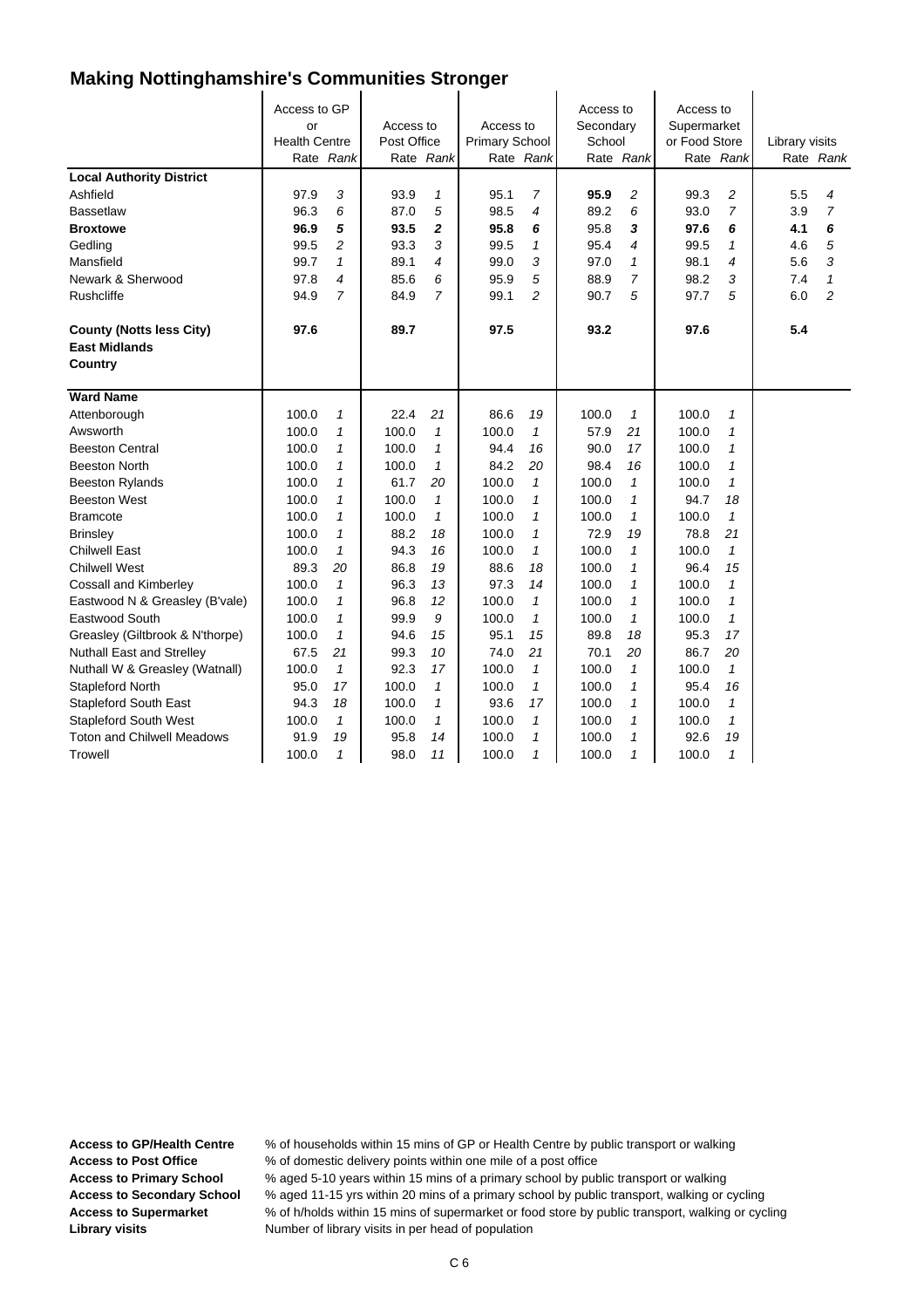|                                                         | Library<br>enquiries<br>Rate* Rank |                | Library<br>issues | Rate Rank      | Library<br>computer<br>sessions | Rate* Rank     | Library<br>active<br>borrowers | Rate Rank | Democratic<br>participation | Rate Rank      |
|---------------------------------------------------------|------------------------------------|----------------|-------------------|----------------|---------------------------------|----------------|--------------------------------|-----------|-----------------------------|----------------|
| <b>Local Authority District</b>                         |                                    |                |                   |                |                                 |                |                                |           |                             |                |
| Ashfield                                                | 563.0                              | 4              | 6.0               | 3              | 428.0                           | 3              | 21.8                           | 4         | 35.5                        | 5              |
| <b>Bassetlaw</b>                                        | 282.0                              | 6              | 5.9               | $\overline{4}$ | 383.0                           | 5              | 19.8                           | 7         | 35.0                        | 6              |
| <b>Broxtowe</b>                                         | 280.0                              | 7              | 5.8               | 5              | 356.0                           | 6              | 20.7                           | 5         | 45.3                        | $\mathbf 2$    |
| Gedling                                                 | 617.0                              | 3              | 5.8               | 5              | 352.0                           | $\overline{7}$ | 20.0                           | 6         | 41.0                        | 3              |
| Mansfield                                               | 326.0                              | 5              | 5.2               | $\overline{7}$ | 637.0                           | $\mathbf{1}$   | 22.2                           | 3         | 34.1                        | $\overline{7}$ |
| Newark & Sherwood                                       | 717.0                              | $\overline{c}$ | 8.4               | 2              | 472.0                           | 2              | 25.2                           | 2         | 38.8                        | 4              |
| Rushcliffe                                              | 763.0                              | $\mathbf{1}$   | 8.7               | $\mathbf{1}$   | 408.0                           | 4              | 26.2                           | 1         | 47.9                        | 1              |
| <b>County (Notts less City)</b><br><b>East Midlands</b> | 509.0                              |                | 6.5               |                | 431.0                           |                | 22.6                           |           | 40.2                        |                |
| Country                                                 |                                    |                |                   |                |                                 |                |                                |           |                             |                |
| <b>Ward Name</b>                                        |                                    |                |                   |                |                                 |                |                                |           |                             |                |
| Attenborough                                            |                                    |                |                   |                |                                 |                |                                |           | 51.1                        | 6              |
| Awsworth                                                |                                    |                |                   |                |                                 |                |                                |           | 40.2                        | 18             |
| <b>Beeston Central</b>                                  |                                    |                |                   |                |                                 |                |                                |           | 47.6                        | $\overline{7}$ |
| <b>Beeston North</b>                                    |                                    |                |                   |                |                                 |                |                                |           | 45.2                        | 9              |
| <b>Beeston Rylands</b>                                  |                                    |                |                   |                |                                 |                |                                |           | 44.3                        | 14             |
| <b>Beeston West</b>                                     |                                    |                |                   |                |                                 |                |                                |           | 51.8                        | $\overline{4}$ |
| <b>Bramcote</b>                                         |                                    |                |                   |                |                                 |                |                                |           | 53.0                        | $\sqrt{3}$     |
| <b>Brinsley</b>                                         |                                    |                |                   |                |                                 |                |                                |           | 53.8                        | $\overline{c}$ |
| <b>Chilwell East</b>                                    |                                    |                |                   |                |                                 |                |                                |           | 51.3                        | 5              |
| <b>Chilwell West</b>                                    |                                    |                |                   |                |                                 |                |                                |           | 44.5                        | 11             |
| <b>Cossall and Kimberley</b>                            |                                    |                |                   |                |                                 |                |                                |           | 44.5                        | 11             |
| Eastwood N & Greasley (B'vale)                          |                                    |                |                   |                |                                 |                |                                |           | 40.6                        | 17             |
| Eastwood South                                          |                                    |                |                   |                |                                 |                |                                |           | 33.1                        | 21             |
| Greasley (Giltbrook & N'thorpe)                         |                                    |                |                   |                |                                 |                |                                |           | 44.4                        | 13             |
| <b>Nuthall East and Strelley</b>                        |                                    |                |                   |                |                                 |                |                                |           | 40.2                        | 18             |
| Nuthall W & Greasley (Watnall)                          |                                    |                |                   |                |                                 |                |                                |           | 44.6                        | 10             |
| Stapleford North                                        |                                    |                |                   |                |                                 |                |                                |           | 36.8                        | 20             |
| <b>Stapleford South East</b>                            |                                    |                |                   |                |                                 |                |                                |           | 41.2                        | 16             |
| <b>Stapleford South West</b>                            |                                    |                |                   |                |                                 |                |                                |           | 41.8                        | 15             |
| <b>Toton and Chilwell Meadows</b>                       |                                    |                |                   |                |                                 |                |                                |           | 45.4                        | 8              |
| <b>Trowell</b>                                          |                                    |                |                   |                |                                 |                |                                |           | 55.8                        | 1              |

\* Rate per thousand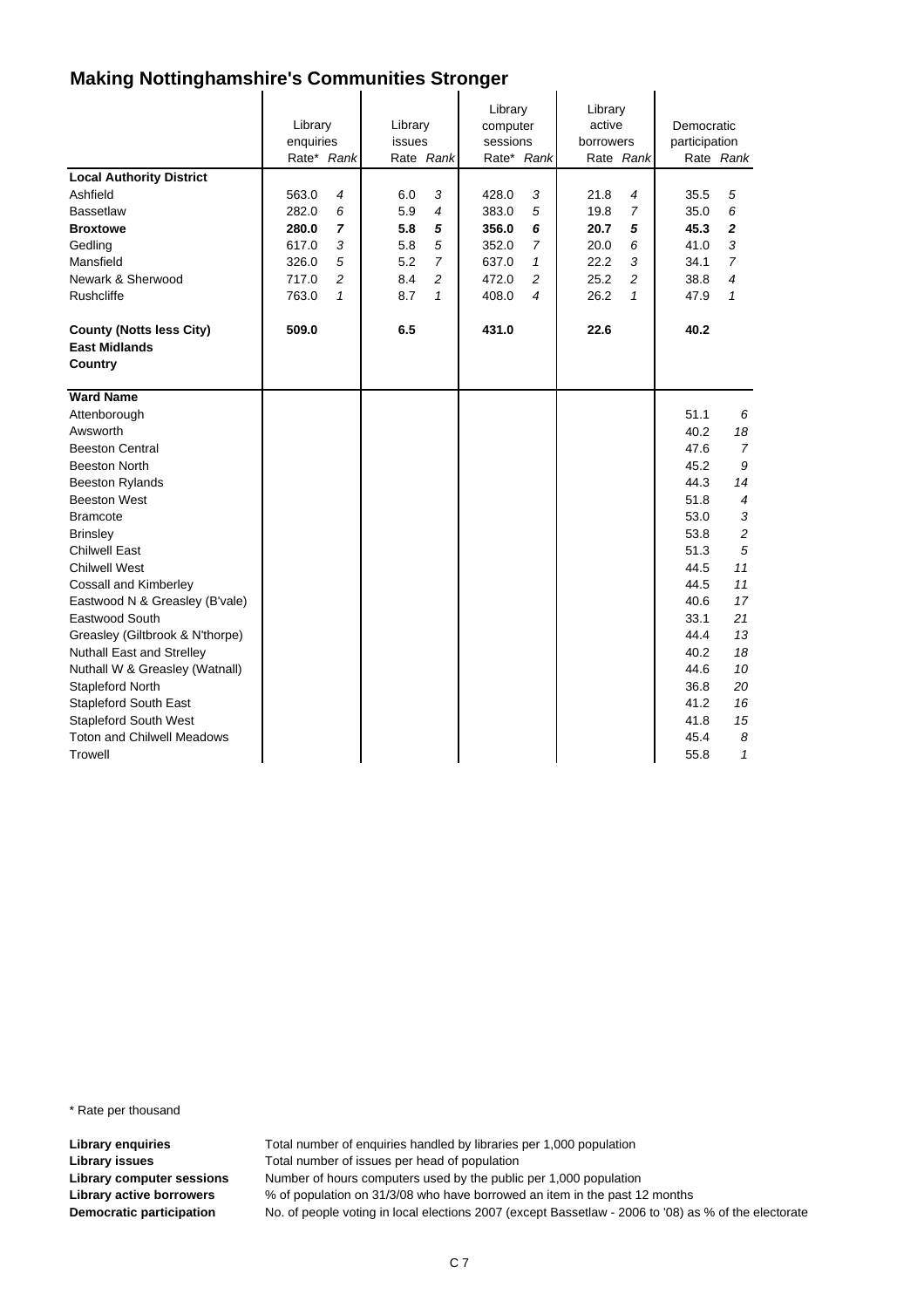| <b>Local Authority District</b><br>Ashfield<br><b>Bassetlaw</b><br><b>Broxtowe</b><br>Gedling<br>Mansfield | Access to GP<br>or<br><b>Health Centre</b><br>97.9<br>96.3<br>96.9<br>99.5<br>99.7 | Rate Rank<br>3<br>6<br>5<br>$\overline{2}$<br>1 | Access to<br>Post Office<br>93.9<br>87.0<br>93.5<br>93.3<br>89.1 | Rate Rank<br>1<br>5<br>2<br>3<br>4 | Access to<br><b>Primary School</b><br>95.1<br>98.5<br>95.8<br>99.5<br>99.0 | Rate Rank<br>7<br>$\overline{4}$<br>6<br>1<br>3 | Access to<br>Secondary<br>School<br>95.9<br>89.2<br>95.8<br>95.4<br>97.0 | Rate Rank<br>$\overline{c}$<br>6<br>3<br>4<br>$\mathbf{1}$ | Access to<br>Supermarket<br>or Food Store<br>99.3<br>93.0<br>97.6<br>99.5<br>98.1 | Rate Rank<br>2<br>$\overline{7}$<br>6<br>1<br>4 | Library visits<br>5.5<br>3.9<br>4.1<br>4.6<br>5.6 | Rate Rank<br>4<br>$\overline{7}$<br>6<br>5<br>3 |
|------------------------------------------------------------------------------------------------------------|------------------------------------------------------------------------------------|-------------------------------------------------|------------------------------------------------------------------|------------------------------------|----------------------------------------------------------------------------|-------------------------------------------------|--------------------------------------------------------------------------|------------------------------------------------------------|-----------------------------------------------------------------------------------|-------------------------------------------------|---------------------------------------------------|-------------------------------------------------|
| Newark & Sherwood<br><b>Rushcliffe</b>                                                                     | 97.8<br>94.9                                                                       | 4<br>$\overline{7}$                             | 85.6<br>84.9                                                     | 6<br>$\overline{7}$                | 95.9<br>99.1                                                               | 5<br>$\overline{c}$                             | 88.9<br>90.7                                                             | $\overline{7}$<br>5                                        | 98.2<br>97.7                                                                      | 3<br>5                                          | 7.4<br>6.0                                        | $\mathbf{1}$<br>$\overline{c}$                  |
|                                                                                                            |                                                                                    |                                                 |                                                                  |                                    |                                                                            |                                                 |                                                                          |                                                            |                                                                                   |                                                 |                                                   |                                                 |
| <b>County (Notts less City)</b><br><b>East Midlands</b><br>Country                                         | 97.6                                                                               |                                                 | 89.7                                                             |                                    | 97.5                                                                       |                                                 | 93.2                                                                     |                                                            | 97.6                                                                              |                                                 | 5.4                                               |                                                 |
| <b>Ward Name</b>                                                                                           |                                                                                    |                                                 |                                                                  |                                    |                                                                            |                                                 |                                                                          |                                                            |                                                                                   |                                                 |                                                   |                                                 |
| <b>Bestwood Village</b>                                                                                    | 100.0                                                                              | 1                                               | 76.0                                                             | 20                                 | 100.0                                                                      | $\mathbf{1}$                                    | 99.2                                                                     | 14                                                         | 100.0                                                                             | $\mathbf{1}$                                    |                                                   |                                                 |
| Bonington                                                                                                  | 100.0                                                                              | 1                                               | 96.3                                                             | 11                                 | 100.0                                                                      | 1                                               | 100.0                                                                    | $\mathbf{1}$                                               | 100.0                                                                             | $\mathbf{1}$                                    |                                                   |                                                 |
| Burton Joyce & Stoke Bardolph                                                                              | 100.0                                                                              | $\mathcal I$                                    | 92.5                                                             | 14                                 | 100.0                                                                      | 1                                               | 79.3                                                                     | 21                                                         | 100.0                                                                             | $\mathbf{1}$                                    |                                                   |                                                 |
| Calverton                                                                                                  | 100.0                                                                              | 1                                               | 98.8                                                             | 10                                 | 100.0                                                                      | 1                                               | 100.0                                                                    | $\mathbf{1}$                                               | 100.0                                                                             | $\mathbf{1}$                                    |                                                   |                                                 |
| Carlton                                                                                                    | 100.0                                                                              | 1                                               | 100.0                                                            | 1                                  | 100.0                                                                      | 1                                               | 76.5                                                                     | 22                                                         | 92.8                                                                              | 22                                              |                                                   |                                                 |
| <b>Carlton Hill</b>                                                                                        | 96.1                                                                               | 21                                              | 100.0                                                            | $\mathbf{1}$                       | 100.0                                                                      | $\mathbf{1}$                                    | 88.5                                                                     | 19                                                         | 100.0                                                                             | $\mathbf{1}$                                    |                                                   |                                                 |
| Daybrook                                                                                                   | 100.0                                                                              | $\mathbf{1}$                                    | 100.0                                                            | $\mathbf{1}$                       | 100.0                                                                      | $\mathbf{1}$                                    | 100.0                                                                    | $\mathbf{1}$                                               | 100.0                                                                             | $\mathbf{1}$                                    |                                                   |                                                 |
| Gedling                                                                                                    | 100.0                                                                              | $\mathbf{1}$                                    | 87.3                                                             | 17                                 | 100.0                                                                      | $\mathbf{1}$                                    | 100.0                                                                    | $\mathbf{1}$                                               | 100.0                                                                             | 1                                               |                                                   |                                                 |
| Killisick                                                                                                  | 100.0                                                                              | 1                                               | 100.0                                                            | $\mathbf{1}$                       | 100.0                                                                      | $\mathbf{1}$                                    | 100.0                                                                    | $\mathbf{1}$                                               | 100.0                                                                             | $\mathbf{1}$                                    |                                                   |                                                 |
| Kingswell                                                                                                  | 100.0                                                                              | 1                                               | 100.0                                                            | $\mathbf{1}$                       | 100.0                                                                      | 1                                               | 100.0                                                                    | 1                                                          | 100.0                                                                             | $\mathbf{1}$                                    |                                                   |                                                 |
| Lambley                                                                                                    | 100.0                                                                              | 1                                               | 0.0                                                              | 22                                 | 100.0                                                                      | $\mathbf{1}$                                    | 98.5                                                                     | 15                                                         | 98.7                                                                              | 21                                              |                                                   |                                                 |
| <b>Mapperley Plains</b>                                                                                    | 100.0                                                                              | $\mathcal I$                                    | 84.6                                                             | 19                                 | 97.5                                                                       | 21                                              | 100.0                                                                    | $\mathbf{1}$                                               | 100.0                                                                             | $\mathbf{1}$<br>$\mathbf{1}$                    |                                                   |                                                 |
| Netherfield and Colwick                                                                                    | 100.0                                                                              | $\mathcal I$<br>22                              | 91.7<br>73.9                                                     | 15<br>21                           | 100.0                                                                      | $\mathbf{1}$<br>22                              | 89.8                                                                     | 18                                                         | 100.0<br>99.0                                                                     |                                                 |                                                   |                                                 |
| Newstead<br>Phoenix                                                                                        | 87.1<br>100.0                                                                      | $\mathcal I$                                    | 100.0                                                            | $\mathbf{1}$                       | 83.1<br>100.0                                                              | $\mathbf{1}$                                    | 82.6<br>100.0                                                            | 20<br>$\mathbf{1}$                                         | 100.0                                                                             | 20<br>$\mathbf{1}$                              |                                                   |                                                 |
| Porchester                                                                                                 | 100.0                                                                              | 1                                               | 100.0                                                            | 1                                  | 100.0                                                                      | 1                                               | 100.0                                                                    | $\mathbf{1}$                                               | 100.0                                                                             | $\mathbf{1}$                                    |                                                   |                                                 |
| Ravenshead                                                                                                 | 100.0                                                                              | 1                                               | 93.2                                                             | 13                                 | 100.0                                                                      | 1                                               | 92.4                                                                     | 17                                                         | 100.0                                                                             | 1                                               |                                                   |                                                 |
| St. James                                                                                                  | 100.0                                                                              | 1                                               | 90.5                                                             | 16                                 | 100.0                                                                      | $\mathbf{1}$                                    | 100.0                                                                    | $\mathbf{1}$                                               | 100.0                                                                             | 1                                               |                                                   |                                                 |
| St. Mary's                                                                                                 | 100.0                                                                              | 1                                               | 96.3                                                             | 12                                 | 100.0                                                                      | $\mathbf{1}$                                    | 100.0                                                                    | 1                                                          | 100.0                                                                             | $\mathbf{1}$                                    |                                                   |                                                 |
| Valley                                                                                                     | 100.0                                                                              | 1                                               | 100.0                                                            | $\mathbf{1}$                       | 100.0                                                                      | $\mathbf{1}$                                    | 100.0                                                                    | $\mathbf{1}$                                               | 100.0                                                                             | 1                                               |                                                   |                                                 |
| Woodborough                                                                                                | 100.0                                                                              | 1                                               | 84.8                                                             | 18                                 | 100.0                                                                      | $\mathbf{1}$                                    | 100.0                                                                    | $\mathbf{1}$                                               | 100.0                                                                             | 1                                               |                                                   |                                                 |
| Woodthorpe                                                                                                 | 100.0                                                                              | 1                                               | 100.0                                                            | 1                                  | 100.0                                                                      | 1                                               | 92.8                                                                     | 16                                                         | 100.0                                                                             | 1                                               |                                                   |                                                 |

Access to GP/Health Centre % of households within 15 mins of GP or Health Centre by public transport or walking<br>Access to Post Office % of domestic delivery points within one mile of a post office

**Access to Post Office** % of domestic delivery points within one mile of a post office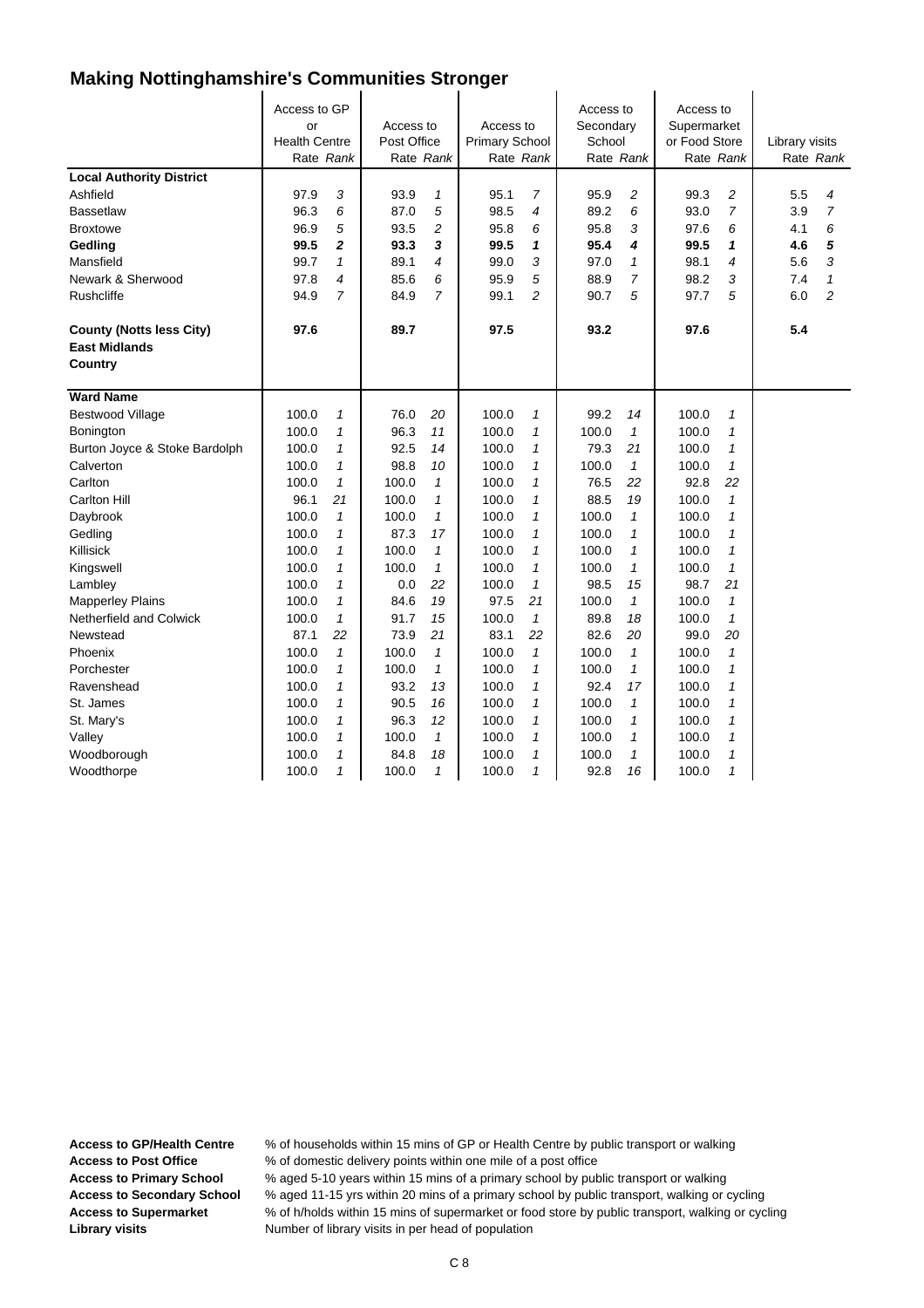|                                                         | Library<br>enquiries<br>Rate* Rank | Library<br>issues<br>Rate Rank | Library<br>computer<br>sessions<br>Rate* Rank | Library<br>active<br>borrowers<br>Rate Rank | Democratic<br>participation<br>Rate Rank |
|---------------------------------------------------------|------------------------------------|--------------------------------|-----------------------------------------------|---------------------------------------------|------------------------------------------|
| <b>Local Authority District</b>                         |                                    |                                |                                               |                                             |                                          |
| Ashfield                                                | 563.0<br>$\overline{4}$            | 6.0<br>3                       | 3<br>428.0                                    | 21.8<br>4                                   | 35.5<br>5                                |
| <b>Bassetlaw</b>                                        | 282.0<br>6                         | 5.9<br>$\overline{4}$          | 383.0<br>5                                    | $\overline{7}$<br>19.8                      | 35.0<br>6                                |
| <b>Broxtowe</b>                                         | $\overline{7}$<br>280.0            | 5.8<br>5                       | 356.0<br>6                                    | 20.7<br>5                                   | 45.3<br>2                                |
| Gedling                                                 | 617.0<br>3                         | 5.8<br>5                       | 352.0<br>7                                    | 20.0<br>6                                   | 41.0<br>3                                |
| Mansfield                                               | 326.0<br>5                         | 5.2<br>$\overline{7}$          | 637.0<br>$\mathbf{1}$                         | 22.2<br>3                                   | 34.1<br>$\overline{7}$                   |
| Newark & Sherwood                                       | $\overline{c}$<br>717.0            | 8.4<br>$\overline{c}$          | 472.0<br>2                                    | 25.2<br>$\overline{c}$                      | 38.8<br>4                                |
| <b>Rushcliffe</b>                                       | 763.0<br>$\mathbf{1}$              | $\mathbf{1}$<br>8.7            | 4<br>408.0                                    | 26.2<br>$\mathbf{1}$                        | 47.9<br>$\mathbf{1}$                     |
|                                                         |                                    |                                |                                               |                                             |                                          |
| <b>County (Notts less City)</b><br><b>East Midlands</b> | 509.0                              | 6.5                            | 431.0                                         | 22.6                                        | 40.2                                     |
| Country                                                 |                                    |                                |                                               |                                             |                                          |
| <b>Ward Name</b>                                        |                                    |                                |                                               |                                             |                                          |
| <b>Bestwood Village</b>                                 |                                    |                                |                                               |                                             | U/C                                      |
| Bonington                                               |                                    |                                |                                               |                                             | 33.0<br>20                               |
| Burton Joyce & Stoke Bardolph                           |                                    |                                |                                               |                                             | 54.6<br>$\mathcal{I}$                    |
| Calverton                                               |                                    |                                |                                               |                                             | 34.3<br>18                               |
| Carlton                                                 |                                    |                                |                                               |                                             | 39.9<br>11                               |
| Carlton Hill                                            |                                    |                                |                                               |                                             | 38.4<br>15                               |
| Daybrook                                                |                                    |                                |                                               |                                             | 33.7<br>19                               |
| Gedling                                                 |                                    |                                |                                               |                                             | 43.7<br>6                                |
| Killisick                                               |                                    |                                |                                               |                                             | 35.1<br>17                               |
| Kingswell                                               |                                    |                                |                                               |                                             | 41.5<br>10                               |
| Lambley                                                 |                                    |                                |                                               |                                             | 42.2<br>8                                |
| <b>Mapperley Plains</b>                                 |                                    |                                |                                               |                                             | 38.9<br>13                               |
| Netherfield and Colwick                                 |                                    |                                |                                               |                                             | 32.1<br>21                               |
| Newstead                                                |                                    |                                |                                               |                                             | 43.7<br>6                                |
| Phoenix                                                 |                                    |                                |                                               |                                             | 39.6<br>12                               |
| Porchester                                              |                                    |                                |                                               |                                             | 5<br>43.8                                |
| Ravenshead                                              |                                    |                                |                                               |                                             | 3<br>47.4                                |
| St. James                                               |                                    |                                |                                               |                                             | 41.6<br>9                                |
| St. Mary's                                              |                                    |                                |                                               |                                             | 38.6<br>14                               |
| Valley                                                  |                                    |                                |                                               |                                             | 36.6<br>16                               |
| Woodborough                                             |                                    |                                |                                               |                                             | 54.4<br>2                                |
| Woodthorpe                                              |                                    |                                |                                               |                                             | 47.3<br>4                                |

U/C uncontested \* Rate per thousand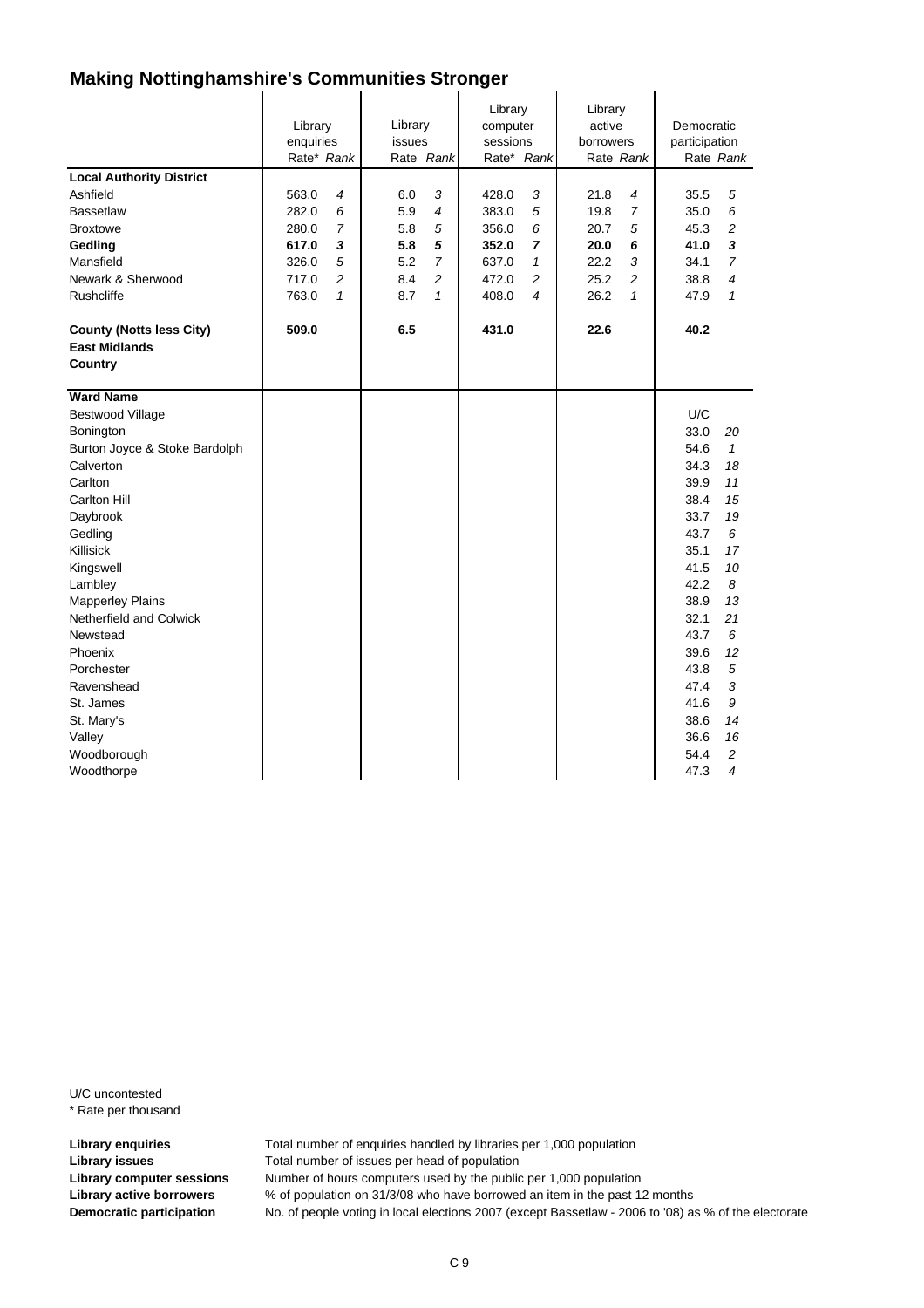| <b>Local Authority District</b><br>Ashfield<br><b>Bassetlaw</b><br><b>Broxtowe</b><br>Gedling<br><b>Mansfield</b><br>Newark & Sherwood | Access to GP<br>or<br><b>Health Centre</b><br>Rate Rank<br>97.9<br>96.3<br>96.9<br>99.5<br>99.7<br>97.8 | 3<br>6<br>5<br>$\overline{c}$<br>1<br>$\overline{4}$ | Access to<br>Post Office<br>Rate Rank<br>93.9<br>87.0<br>93.5<br>93.3<br>89.1<br>85.6 | $\mathcal I$<br>5<br>2<br>3<br>4<br>6 | Access to<br><b>Primary School</b><br>Rate Rank<br>95.1<br>98.5<br>95.8<br>99.5<br>99.0<br>95.9 | $\overline{7}$<br>$\overline{4}$<br>6<br>1<br>3<br>5 | Access to<br>Secondary<br>School<br>Rate Rank<br>95.9<br>89.2<br>95.8<br>95.4<br>97.0<br>88.9 | $\overline{c}$<br>6<br>3<br>4<br>1<br>$\overline{7}$ | Access to<br>Supermarket<br>or Food Store<br>Rate Rank<br>99.3<br>93.0<br>97.6<br>99.5<br>98.1<br>98.2 | $\overline{c}$<br>$\overline{7}$<br>6<br>$\mathbf{1}$<br>4<br>3 | Library visits<br>5.5<br>3.9<br>4.1<br>4.6<br>5.6<br>7.4 | Rate Rank<br>4<br>$\overline{7}$<br>6<br>5<br>3<br>$\mathbf{1}$ |
|----------------------------------------------------------------------------------------------------------------------------------------|---------------------------------------------------------------------------------------------------------|------------------------------------------------------|---------------------------------------------------------------------------------------|---------------------------------------|-------------------------------------------------------------------------------------------------|------------------------------------------------------|-----------------------------------------------------------------------------------------------|------------------------------------------------------|--------------------------------------------------------------------------------------------------------|-----------------------------------------------------------------|----------------------------------------------------------|-----------------------------------------------------------------|
| Rushcliffe                                                                                                                             | 94.9                                                                                                    | 7                                                    | 84.9                                                                                  | 7                                     | 99.1                                                                                            | 2                                                    | 90.7                                                                                          | 5                                                    | 97.7                                                                                                   | 5                                                               | 6.0                                                      | $\overline{c}$                                                  |
| <b>County (Notts less City)</b><br><b>East Midlands</b><br>Country                                                                     | 97.6                                                                                                    |                                                      | 89.7                                                                                  |                                       | 97.5                                                                                            |                                                      | 93.2                                                                                          |                                                      | 97.6                                                                                                   |                                                                 | 5.4                                                      |                                                                 |
| <b>Ward Name</b>                                                                                                                       |                                                                                                         |                                                      |                                                                                       |                                       |                                                                                                 |                                                      |                                                                                               |                                                      |                                                                                                        |                                                                 |                                                          |                                                                 |
| <b>Berry Hill</b>                                                                                                                      | 100.0                                                                                                   | 1                                                    | 61.4                                                                                  | 17                                    | 97.4                                                                                            | 17                                                   | 91.7                                                                                          | 17                                                   | 100.0                                                                                                  | $\mathcal I$                                                    |                                                          |                                                                 |
| <b>Birklands</b>                                                                                                                       | 100.0                                                                                                   | 1                                                    | 98.7                                                                                  | 10                                    | 100.0                                                                                           | 1                                                    | 100.0                                                                                         | 12                                                   | 100.0                                                                                                  | $\mathbf{1}$                                                    |                                                          |                                                                 |
| <b>Broomhill</b>                                                                                                                       | 100.0                                                                                                   | 1                                                    | 100.0                                                                                 | 1                                     | 100.0                                                                                           | 1                                                    | 100.0                                                                                         | 13                                                   | 100.0                                                                                                  | $\mathbf{1}$                                                    |                                                          |                                                                 |
| Cumberlands                                                                                                                            | 100.0                                                                                                   | 1                                                    | 100.0                                                                                 | $\mathbf{1}$                          | 100.0                                                                                           | 1                                                    | 99.9                                                                                          | 14                                                   | 100.0                                                                                                  | $\mathcal I$                                                    |                                                          |                                                                 |
| Eakring                                                                                                                                | 100.0                                                                                                   | 1                                                    | 100.0                                                                                 | $\mathbf{1}$                          | 100.0                                                                                           | 1                                                    | 92.0                                                                                          | 16                                                   | 86.9                                                                                                   | 18                                                              |                                                          |                                                                 |
| <b>Forest Town East</b>                                                                                                                | 100.0                                                                                                   | 1                                                    | 100.0                                                                                 | 1                                     | 90.7                                                                                            | 19                                                   | 94.2                                                                                          | 15                                                   | 100.0                                                                                                  | $\mathcal I$                                                    |                                                          |                                                                 |
| <b>Forest Town West</b>                                                                                                                | 100.0                                                                                                   | $\mathbf{1}$                                         | 88.0                                                                                  | 15                                    | 100.0                                                                                           | $\mathcal I$                                         | 100.0                                                                                         | 1                                                    | 100.0                                                                                                  | $\mathbf{1}$                                                    |                                                          |                                                                 |
| Grange Farm                                                                                                                            | 93.9                                                                                                    | 19                                                   | 92.1                                                                                  | 13                                    | 100.0                                                                                           | 1                                                    | 100.0                                                                                         | 1                                                    | 100.0                                                                                                  | 1                                                               |                                                          |                                                                 |
| Ladybrook                                                                                                                              | 100.0                                                                                                   | 1                                                    | 100.0                                                                                 | $\mathcal I$                          | 100.0                                                                                           | 1                                                    | 100.0                                                                                         | 1                                                    | 100.0                                                                                                  | 1                                                               |                                                          |                                                                 |
| Leeming                                                                                                                                | 100.0                                                                                                   | 1                                                    | 45.6                                                                                  | 19                                    | 100.0                                                                                           | 1                                                    | 100.0                                                                                         | 1                                                    | 100.0                                                                                                  | 1                                                               |                                                          |                                                                 |
| Lindhurst                                                                                                                              | 100.0                                                                                                   | 1                                                    | 58.8                                                                                  | 18                                    | 100.0                                                                                           | 1                                                    | 100.0                                                                                         | 1                                                    | 100.0                                                                                                  | $\mathbf{1}$                                                    |                                                          |                                                                 |
| Meden                                                                                                                                  | 100.0                                                                                                   | 1                                                    | 89.2                                                                                  | 14                                    | 95.9                                                                                            | 18                                                   | 100.0                                                                                         | $\mathbf{1}$                                         | 83.8                                                                                                   | 19                                                              |                                                          |                                                                 |
| Oak Tree                                                                                                                               | 100.0                                                                                                   | 1                                                    | 99.9                                                                                  | 7                                     | 100.0                                                                                           | 1                                                    | 85.1                                                                                          | 19                                                   | 100.0                                                                                                  | 1                                                               |                                                          |                                                                 |
| Pleasley Hill                                                                                                                          | 100.0                                                                                                   | 1                                                    | 99.7                                                                                  | 8                                     | 100.0                                                                                           | 1                                                    | 100.0                                                                                         | $\mathcal I$                                         | 100.0                                                                                                  | 1                                                               |                                                          |                                                                 |
| Portland                                                                                                                               | 100.0                                                                                                   | 1                                                    | 86.7                                                                                  | 16                                    | 100.0                                                                                           | 1                                                    | 86.5                                                                                          | 18                                                   | 100.0                                                                                                  | $\mathbf{1}$                                                    |                                                          |                                                                 |
| Priory                                                                                                                                 | 100.0                                                                                                   | 1                                                    | 95.6                                                                                  | 12                                    | 100.0                                                                                           | 1                                                    | 100.0                                                                                         | 1                                                    | 100.0                                                                                                  | $\mathbf{1}$                                                    |                                                          |                                                                 |
| Ravensdale                                                                                                                             | 100.0                                                                                                   | 1                                                    | 100.0                                                                                 | 1                                     | 100.0                                                                                           | $\mathcal I$                                         | 100.0                                                                                         | 1                                                    | 100.0                                                                                                  | $\mathcal I$                                                    |                                                          |                                                                 |
| Robin Hood                                                                                                                             | 100.0                                                                                                   | 1                                                    | 99.5                                                                                  | 9                                     | 98.6                                                                                            | 16                                                   | 100.0                                                                                         | 1                                                    | 100.0                                                                                                  | $\mathcal I$                                                    |                                                          |                                                                 |
| Sherwood                                                                                                                               | 100.0                                                                                                   | 1                                                    | 97.6                                                                                  | 11                                    | 100.0                                                                                           | 1                                                    | 100.0                                                                                         | $\mathbf{1}$                                         | 100.0                                                                                                  | 1                                                               |                                                          |                                                                 |

**Access to GP/Health Centre** % of households within 15 mins of GP or Health Centre by public transport or walking

Access to Post Office % of domestic delivery points within one mile of a post office

**Access to Primary School** % aged 5-10 years within 15 mins of a primary school by public transport or walking

**Access to Secondary School** % aged 11-15 yrs within 20 mins of a primary school by public transport, walking or cycling **Access to Supermarket** % of h/holds within 15 mins of supermarket or food store by public transport, walking or cycling **Library visits** Number of library visits in per head of population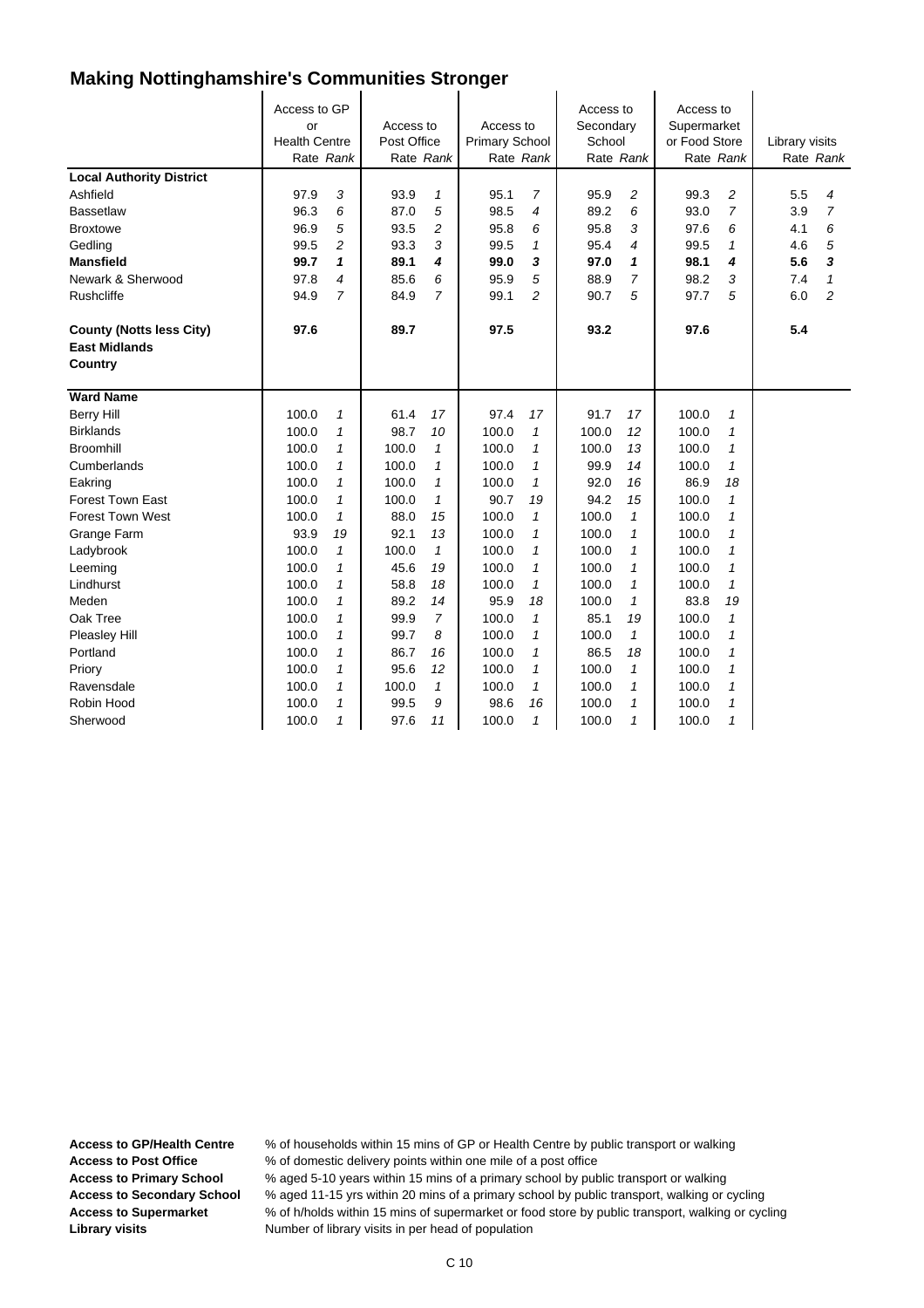|                                 | Library<br>enquiries<br>Rate* Rank | Library<br>issues<br>Rate Rank | Library<br>computer<br>sessions<br>Rate* Rank | Library<br>active<br>borrowers<br>Rate Rank | Democratic<br>participation<br>Rate Rank |
|---------------------------------|------------------------------------|--------------------------------|-----------------------------------------------|---------------------------------------------|------------------------------------------|
| <b>Local Authority District</b> |                                    |                                |                                               |                                             |                                          |
| Ashfield                        | 563.0<br>4                         | 3<br>6.0                       | 3<br>428.0                                    | 21.8<br>4                                   | 35.5<br>5                                |
| <b>Bassetlaw</b>                | 282.0<br>6                         | 5.9<br>4                       | 383.0<br>5                                    | 19.8<br>$\overline{7}$                      | 35.0<br>6                                |
| <b>Broxtowe</b>                 | $\overline{7}$<br>280.0            | 5.8<br>5                       | 356.0<br>6                                    | 20.7<br>5                                   | 45.3<br>2                                |
| Gedling                         | 3<br>617.0                         | 5.8<br>5                       | 352.0<br>$\overline{7}$                       | 20.0<br>6                                   | 3<br>41.0                                |
| <b>Mansfield</b>                | 326.0<br>5                         | 5.2<br>$\overline{7}$          | 637.0<br>1                                    | 22.2<br>3                                   | 34.1<br>$\overline{ }$                   |
| Newark & Sherwood               | $\overline{c}$<br>717.0            | 8.4<br>$\overline{c}$          | 472.0<br>2                                    | 25.2<br>$\overline{c}$                      | 38.8<br>4                                |
| Rushcliffe                      | 763.0<br>$\mathbf{1}$              | 8.7<br>$\mathbf{1}$            | 408.0<br>4                                    | 26.2<br>$\mathbf{1}$                        | 47.9<br>$\mathbf{1}$                     |
| <b>County (Notts less City)</b> | 509.0                              | 6.5                            | 431.0                                         | 22.6                                        | 40.2                                     |
| <b>East Midlands</b>            |                                    |                                |                                               |                                             |                                          |
| Country                         |                                    |                                |                                               |                                             |                                          |
|                                 |                                    |                                |                                               |                                             |                                          |
| <b>Ward Name</b>                |                                    |                                |                                               |                                             |                                          |
| <b>Berry Hill</b>               |                                    |                                |                                               |                                             | 39.6<br>2                                |
| <b>Birklands</b>                |                                    |                                |                                               |                                             | 35.5<br>6                                |
| <b>Broomhill</b>                |                                    |                                |                                               |                                             | $\mathbf{1}$<br>39.8                     |
| Cumberlands                     |                                    |                                |                                               |                                             | 33.7<br>10                               |
| Eakring                         |                                    |                                |                                               |                                             | 30.8<br>17                               |
| <b>Forest Town East</b>         |                                    |                                |                                               |                                             | 33.2<br>11                               |
| <b>Forest Town West</b>         |                                    |                                |                                               |                                             | 32.4<br>14                               |
| Grange Farm                     |                                    |                                |                                               |                                             | 5<br>36.3                                |
| Ladybrook                       |                                    |                                |                                               |                                             | 29.0<br>18                               |
| Leeming                         |                                    |                                |                                               |                                             | $\overline{7}$<br>35.0                   |
| Lindhurst                       |                                    |                                |                                               |                                             | 38.4<br>4                                |
| Meden                           |                                    |                                |                                               |                                             | 32.8<br>12                               |
| Oak Tree                        |                                    |                                |                                               |                                             | 32.8<br>12                               |
| Pleasley Hill                   |                                    |                                |                                               |                                             | 8<br>34.5                                |
| Portland                        |                                    |                                |                                               |                                             | 32.1<br>15                               |
| Priory                          |                                    |                                |                                               |                                             | 30.9<br>16                               |
| Ravensdale                      |                                    |                                |                                               |                                             | 29.0<br>18                               |
| Robin Hood                      |                                    |                                |                                               |                                             | 9<br>34.2                                |
| Sherwood                        |                                    |                                |                                               |                                             | 38.7<br>3                                |

\* Rate per thousand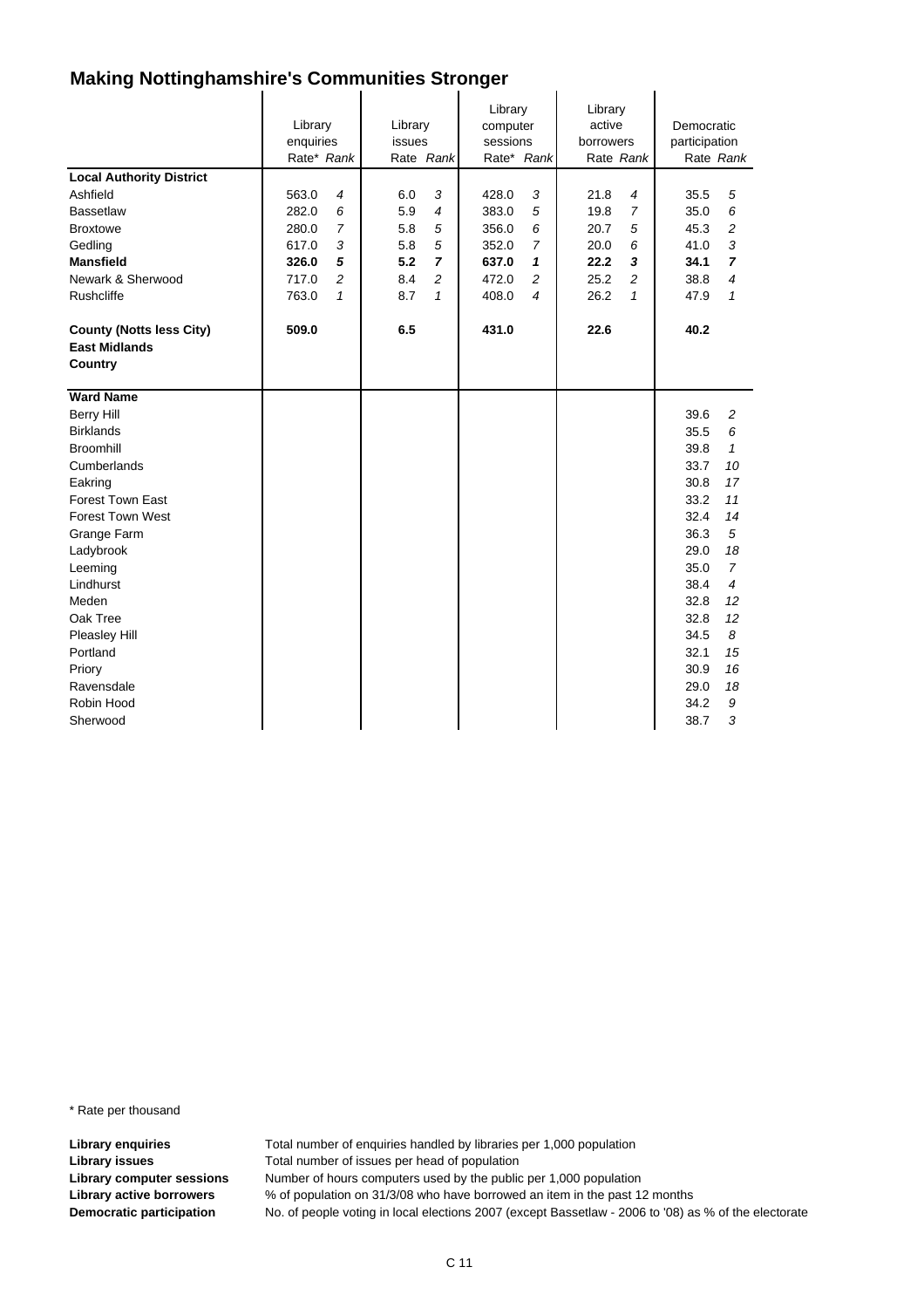| <b>Local Authority District</b><br>Ashfield<br>Bassetlaw<br><b>Broxtowe</b> | Access to GP<br>or<br><b>Health Centre</b><br>Rate Rank<br>97.9<br>96.3<br>96.9 | 3<br>6<br>5    | Access to<br>Post Office<br>93.9<br>87.0<br>93.5 | Rate Rank<br>$\mathbf{1}$<br>5<br>2 | Access to<br><b>Primary School</b><br>95.1<br>98.5<br>95.8 | Rate Rank<br>7<br>4<br>6 | Access to<br>Secondary<br>School<br>Rate Rank<br>95.9<br>89.2<br>95.8 | 2<br>6<br>3    | Access to<br>Supermarket<br>or Food Store<br>Rate Rank<br>99.3<br>93.0<br>97.6 | 2<br>7<br>6  | Library visits<br>5.5<br>3.9<br>4.1 | Rate Rank<br>4<br>$\overline{7}$<br>6 |
|-----------------------------------------------------------------------------|---------------------------------------------------------------------------------|----------------|--------------------------------------------------|-------------------------------------|------------------------------------------------------------|--------------------------|-----------------------------------------------------------------------|----------------|--------------------------------------------------------------------------------|--------------|-------------------------------------|---------------------------------------|
| Gedling                                                                     | 99.5                                                                            | $\overline{c}$ | 93.3                                             | 3                                   | 99.5                                                       | $\mathbf{1}$             | 95.4                                                                  | $\overline{4}$ | 99.5                                                                           | 1            | 4.6                                 | 5                                     |
| Mansfield                                                                   | 99.7                                                                            | $\mathbf{1}$   | 89.1                                             | 4                                   | 99.0                                                       | 3                        | 97.0                                                                  | 1              | 98.1                                                                           | 4            | 5.6                                 | 3                                     |
| <b>Newark &amp; Sherwood</b>                                                | 97.8                                                                            | 4              | 85.6                                             | 6                                   | 95.9                                                       | 5                        | 88.9                                                                  | $\overline{7}$ | 98.2                                                                           | 3            | 7.4                                 | 1                                     |
| Rushcliffe                                                                  | 94.9                                                                            | $\overline{7}$ | 84.9                                             | $\overline{7}$                      | 99.1                                                       | $\overline{a}$           | 90.7                                                                  | 5              | 97.7                                                                           | 5            | 6.0                                 | $\overline{2}$                        |
| <b>County (Notts less City)</b><br><b>East Midlands</b><br>Country          | 97.6                                                                            |                | 89.7                                             |                                     | 97.5                                                       |                          | 93.2                                                                  |                | 97.6                                                                           |              | 5.4                                 |                                       |
| <b>Ward Name</b>                                                            |                                                                                 |                |                                                  |                                     |                                                            |                          |                                                                       |                |                                                                                |              |                                     |                                       |
| <b>Balderton North</b>                                                      | 100.0                                                                           | 1              | 98.8                                             | 8                                   | 94.5                                                       | 21                       | 100.0                                                                 | 1              | 100.0                                                                          | 1            |                                     |                                       |
| <b>Balderton West</b>                                                       | 100.0                                                                           | $\mathbf{1}$   | 99.6                                             | 6                                   | 100.0                                                      | $\mathbf{1}$             | 100.0                                                                 | $\mathbf{1}$   | 100.0                                                                          | $\mathbf{1}$ |                                     |                                       |
| Beacon                                                                      | 100.0                                                                           | 1              | 100.0                                            | $\mathbf{1}$                        | 73.1                                                       | 25                       | 81.7                                                                  | 19             | 100.0                                                                          | 1            |                                     |                                       |
| <b>Bilsthorpe</b>                                                           | 100.0                                                                           | $\mathbf{1}$   | 91.1                                             | 14                                  | 100.0                                                      | $\mathbf{1}$             | 93.8                                                                  | 15             | 100.0                                                                          | 1            |                                     |                                       |
| <b>Blidworth</b>                                                            | 100.0                                                                           | $\mathbf{1}$   | 98.4                                             | 9                                   | 100.0                                                      | $\mathbf{1}$             | 100.0                                                                 | $\mathbf{1}$   | 100.0                                                                          | $\mathbf{1}$ |                                     |                                       |
| Boughton                                                                    | 94.2                                                                            | 23             | 99.8                                             | 5                                   | 100.0                                                      | $\mathbf{1}$             | 91.2                                                                  | 17             | 99.4                                                                           | 17           |                                     |                                       |
| <b>Bridge</b>                                                               | 100.0                                                                           | $\mathbf{1}$   | 100.0                                            | $\mathbf{1}$                        | 100.0                                                      | $\mathbf{1}$             | 100.0                                                                 | $\mathbf{1}$   | 100.0                                                                          | $\mathbf{1}$ |                                     |                                       |
| Castle                                                                      | 100.0                                                                           | $\mathbf{1}$   | 95.1                                             | 12                                  | 100.0                                                      | $\mathbf{1}$             | 100.0                                                                 | $\mathbf{1}$   | 100.0                                                                          | 1            |                                     |                                       |
| Caunton                                                                     | 78.2                                                                            | 26             | 0.0                                              | 26                                  | 91.3                                                       | 22                       | 68.1                                                                  | 21             | 94.6                                                                           | 22           |                                     |                                       |
| Clipstone                                                                   | 100.0                                                                           | $\mathbf{1}$   | 88.1                                             | 17                                  | 100.0                                                      | $\mathbf{1}$             | 100.0                                                                 | $\mathcal I$   | 100.0                                                                          | $\mathbf{1}$ |                                     |                                       |
| Collingham and Meering                                                      | 84.9                                                                            | 25             | 67.9                                             | 20                                  | 96.6                                                       | 19                       | 30.5                                                                  | 26             | 84.1                                                                           | 25           |                                     |                                       |
| Devon                                                                       | 94.3                                                                            | 22             | 100.0                                            | $\mathbf{1}$                        | 100.0                                                      | $\mathbf{1}$             | 100.0                                                                 | $\mathbf{1}$   | 100.0                                                                          | $\mathbf{1}$ |                                     |                                       |
| Edwinstowe                                                                  | 100.0                                                                           | $\mathbf{1}$   | 99.4                                             | $\overline{7}$                      | 100.0                                                      | $\mathbf{1}$             | 65.0                                                                  | 23             | 100.0                                                                          | $\mathbf{1}$ |                                     |                                       |
| Farndon                                                                     | 100.0                                                                           | $\mathbf{1}$   | 57.6                                             | 23                                  | 95.6                                                       | 20                       | 95.0                                                                  | 13             | 98.2                                                                           | 20           |                                     |                                       |
| Farnsfield                                                                  | 93.6                                                                            | 24             | 76.1                                             | 19                                  | 100.0                                                      | $\mathbf{1}$             | 65.2                                                                  | 22             | 98.7                                                                           | 19           |                                     |                                       |
| Lowdham                                                                     | 100.0                                                                           | $\mathbf{1}$   | 57.5                                             | 24                                  | 66.2                                                       | 26                       | 64.3                                                                  | 24             | 97.8                                                                           | 21           |                                     |                                       |
| Magnus                                                                      | 100.0                                                                           | $\mathbf{1}$   | 100.0                                            | $\mathbf{1}$                        | 100.0                                                      | $\mathbf{1}$             | 100.0                                                                 | $\mathbf{1}$   | 100.0                                                                          | $\mathbf{1}$ |                                     |                                       |
| Muskham                                                                     | 100.0                                                                           | 1              | 0.5                                              | 25                                  | 100.0                                                      | $\mathbf{1}$             | 86.2                                                                  | 18             | 94.1                                                                           | 23           |                                     |                                       |
| Ollerton                                                                    | 95.3                                                                            | 21             | 88.9                                             | 16                                  | 100.0                                                      | $\mathbf{1}$             | 97.9                                                                  | 12             | 100.0                                                                          | $\mathbf{1}$ |                                     |                                       |
| Rainworth                                                                   | 100.0                                                                           | $\mathbf{1}$   | 89.4                                             | 15                                  | 100.0                                                      | $\mathbf{1}$             | 91.4                                                                  | 16             | 100.0                                                                          | $\mathbf{1}$ |                                     |                                       |
| Southwell East                                                              | 100.0                                                                           | $\mathbf{1}$   | 96.2                                             | 10                                  | 100.0                                                      | $\mathbf{1}$             | 100.0                                                                 | $\mathbf{1}$   | 100.0                                                                          | $\mathbf{1}$ |                                     |                                       |
| Southwell North                                                             | 100.0                                                                           | $\mathbf{1}$   | 95.1                                             | 11                                  | 89.0                                                       | 23                       | 100.0                                                                 | $\mathbf{1}$   | 100.0                                                                          | $\mathbf{1}$ |                                     |                                       |
| Southwell West                                                              | 100.0                                                                           | $\mathbf{1}$   | 94.5                                             | 13                                  | 100.0                                                      | $\mathbf{1}$             | 100.0                                                                 | $\mathbf{1}$   | 100.0                                                                          | 1            |                                     |                                       |
| Sutton-on-Trent                                                             | 100.0                                                                           | $\mathbf{1}$   | 66.6                                             | 22                                  | 100.0                                                      | $\mathbf{1}$             | 74.7                                                                  | 20             | 82.4                                                                           | 26           |                                     |                                       |
| Trent                                                                       | 100.0                                                                           | 1              | 67.8                                             | 21                                  | 77.0                                                       | 24                       | 57.3                                                                  | 25             | 92.9                                                                           | 24           |                                     |                                       |
| Winthorpe                                                                   | 100.0                                                                           | $\mathbf{1}$   | 83.6                                             | 18                                  | 100.0                                                      | $\mathbf{1}$             | 94.3                                                                  | 14             | 98.9                                                                           | 18           |                                     |                                       |

**Access to GP/Health Centre** % of households within 15 mins of GP or Health Centre by public transport or walking

Access to Post Office % of domestic delivery points within one mile of a post office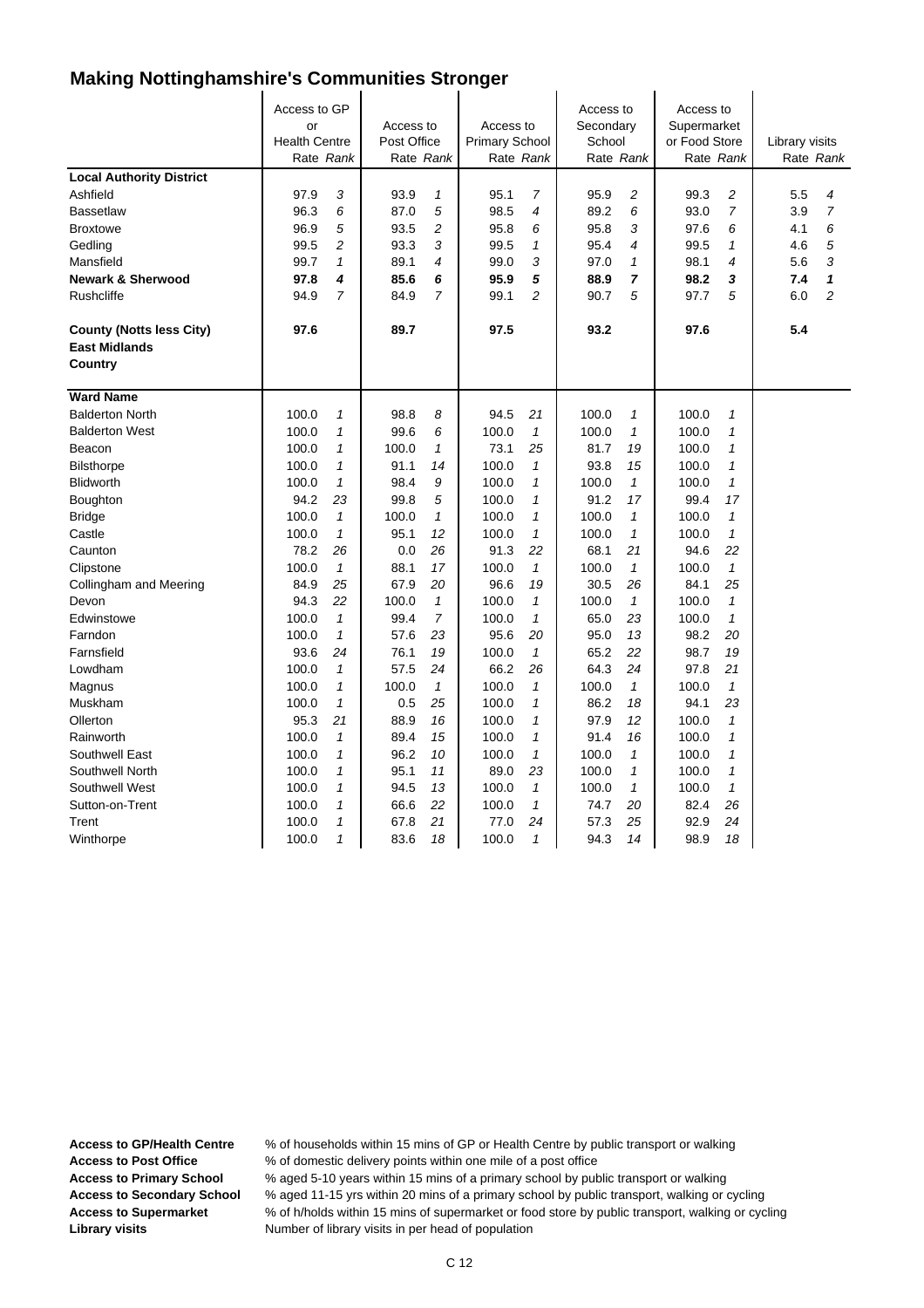| <b>Local Authority District</b><br>Ashfield<br><b>Bassetlaw</b><br><b>Broxtowe</b><br>Gedling<br>Mansfield<br><b>Newark &amp; Sherwood</b><br>Rushcliffe<br><b>County (Notts less City)</b><br><b>East Midlands</b><br>Country                                                                                                                                                                                           | Library<br>enquiries<br>Rate* Rank<br>563.0<br>4<br>282.0<br>6<br>7<br>280.0<br>617.0<br>3<br>5<br>326.0<br>$\mathbf{z}$<br>717.0<br>763.0<br>$\mathbf{1}$<br>509.0 | Library<br>issues<br>Rate Rank<br>3<br>6.0<br>5.9<br>4<br>5.8<br>5<br>5<br>5.8<br>$\overline{7}$<br>5.2<br>8.4<br>$\overline{2}$<br>8.7<br>$\mathbf{1}$<br>6.5 | Library<br>computer<br>sessions<br>Rate* Rank<br>3<br>428.0<br>383.0<br>5<br>356.0<br>6<br>7<br>352.0<br>637.0<br>$\mathcal I$<br>$\mathbf{z}$<br>472.0<br>408.0<br>4<br>431.0 | Library<br>active<br>borrowers<br>Rate Rank<br>21.8<br>4<br>19.8<br>7<br>20.7<br>5<br>20.0<br>6<br>22.2<br>3<br>25.2<br>$\overline{2}$<br>26.2<br>1<br>22.6 | Democratic<br>participation<br>Rate Rank<br>35.5<br>5<br>35.0<br>6<br>45.3<br>2<br>3<br>41.0<br>34.1<br>7<br>38.8<br>4<br>$\mathbf{1}$<br>47.9<br>40.2                                                                                                        |
|--------------------------------------------------------------------------------------------------------------------------------------------------------------------------------------------------------------------------------------------------------------------------------------------------------------------------------------------------------------------------------------------------------------------------|---------------------------------------------------------------------------------------------------------------------------------------------------------------------|----------------------------------------------------------------------------------------------------------------------------------------------------------------|--------------------------------------------------------------------------------------------------------------------------------------------------------------------------------|-------------------------------------------------------------------------------------------------------------------------------------------------------------|---------------------------------------------------------------------------------------------------------------------------------------------------------------------------------------------------------------------------------------------------------------|
| <b>Ward Name</b><br><b>Balderton North</b><br><b>Balderton West</b><br>Beacon<br><b>Bilsthorpe</b><br><b>Blidworth</b><br>Boughton<br><b>Bridge</b><br>Castle<br>Caunton<br>Clipstone<br>Collingham and Meering<br>Devon<br>Edwinstowe<br>Farndon<br>Farnsfield<br>Lowdham<br>Magnus<br>Muskham<br>Ollerton<br>Rainworth<br>Southwell East<br>Southwell North<br>Southwell West<br>Sutton-on-Trent<br>Trent<br>Winthorpe |                                                                                                                                                                     |                                                                                                                                                                |                                                                                                                                                                                |                                                                                                                                                             | N/A<br>N/A<br>N/A<br>N/A<br>N/A<br>29.0<br>17<br>27.4<br>20<br>36.1<br>10<br>Uncontested<br>30.8<br>15<br>47.0<br>6<br>N/A<br>44.3<br>9<br>N/A<br>N/A<br>U/C<br>N/A<br>N/A<br>30.1<br>16<br>N/A<br>N/A<br>N/A<br>54.2<br>4<br>N/A<br>47.8<br>5<br>Uncontested |
| The following Wards changed boundaries in May 2007<br><b>Balderton North</b><br><b>Balderton West</b><br>Beacon<br>Blidworth<br><b>Bridge</b><br>Castle<br>Devon<br>Farndon<br>Farnsfield & Bilsthorpe<br>Magnus<br>Muskham<br>Rainworth<br>Southwell East<br>Southwell North<br>Sutton-on-Trent<br>* Rate per thousand<br><b>Library enquiries</b><br><b>Library issues</b><br><b>Library computer sessions</b>         | Total number of issues per head of population                                                                                                                       |                                                                                                                                                                | Total number of enquiries handled by libraries per 1,000 population<br>Number of hours computers used by the public per 1,000 population                                       |                                                                                                                                                             | 31.7<br>14<br>26.9<br>22<br>32.6<br>13<br>28.6<br>19<br>27.4<br>20<br>36.1<br>10<br>24.9<br>23<br>45.1<br>7<br>45.1<br>7<br>17<br>29.0<br>Uncontested<br>32.7<br>12<br>57.2<br>1<br>56.7<br>3<br>56.9<br>2                                                    |

Library active borrowers  $\%$  of population on 31/3/08 who have borrowed an item in the past 12 months

**Democratic participation** No. of people voting in local elections 2007 (except Bassetlaw - 2006 to '08) as % of the electorate

 $\ddot{\phantom{a}}$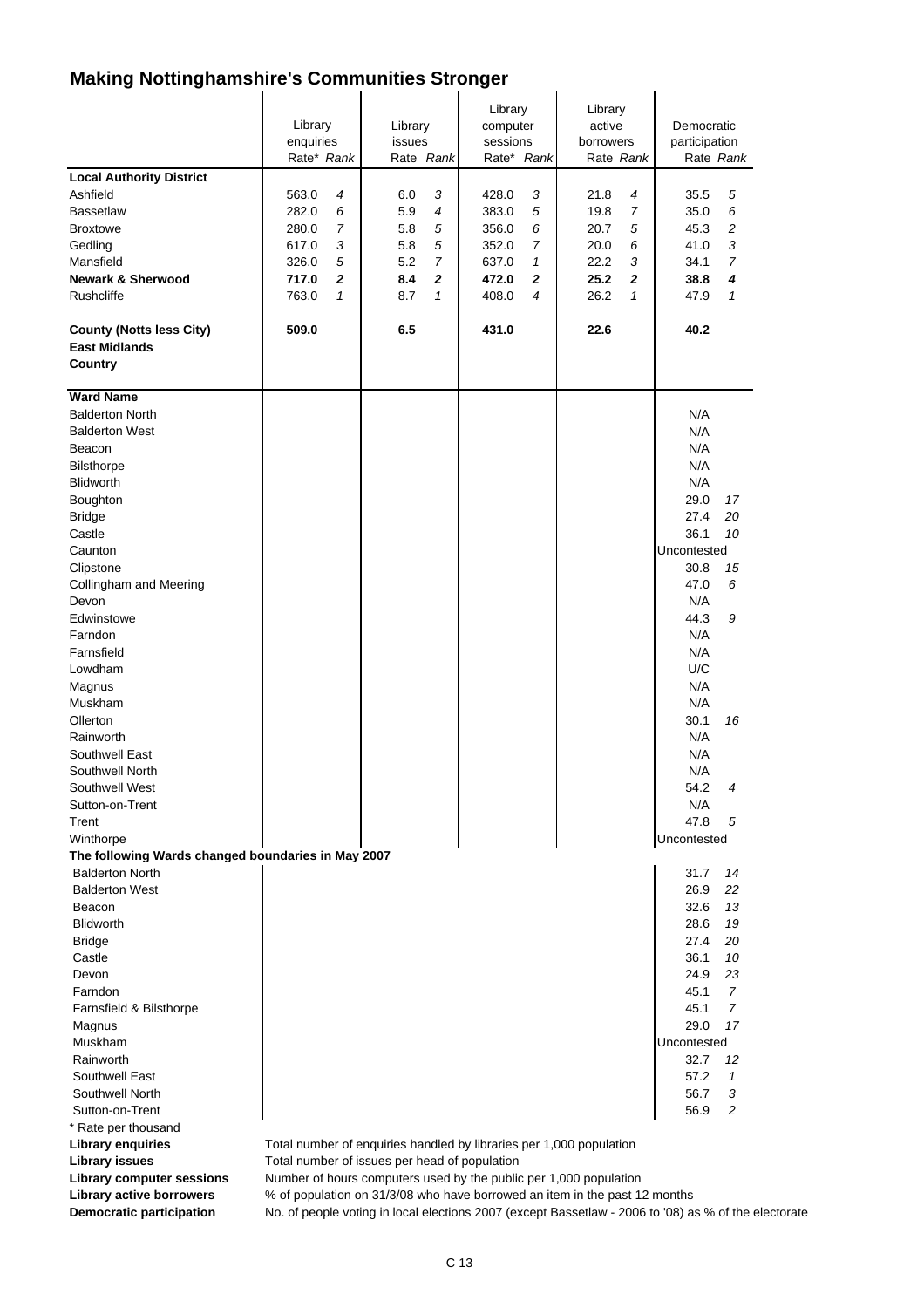| <b>Local Authority District</b><br>Ashfield<br><b>Bassetlaw</b><br><b>Broxtowe</b><br>Gedling<br>Mansfield<br>Newark & Sherwood<br><b>Rushcliffe</b> | Access to GP<br>or<br><b>Health Centre</b><br>Rate Rank<br>97.9<br>96.3<br>96.9<br>99.5<br>99.7<br>97.8<br>94.9 | 3<br>6<br>5<br>$\overline{c}$<br>$\mathbf{1}$<br>4<br>7 | Access to<br>Post Office<br>Rate Rank<br>93.9<br>87.0<br>93.5<br>93.3<br>89.1<br>85.6<br>84.9 | 1<br>5<br>$\overline{c}$<br>3<br>4<br>6<br>$\overline{7}$ | Access to<br><b>Primary School</b><br>Rate Rank<br>95.1<br>98.5<br>95.8<br>99.5<br>99.0<br>95.9<br>99.1 | 7<br>4<br>6<br>$\mathbf{1}$<br>3<br>5<br>$\overline{2}$ | Access to<br>Secondary<br>School<br>Rate Rank<br>95.9<br>89.2<br>95.8<br>95.4<br>97.0<br>88.9<br>90.7 | $\overline{c}$<br>6<br>3<br>4<br>$\mathbf{1}$<br>7<br>5 | Access to<br>Supermarket<br>or Food Store<br>Rate Rank<br>99.3<br>93.0<br>97.6<br>99.5<br>98.1<br>98.2<br>97.7 | 2<br>$\overline{7}$<br>6<br>1<br>4<br>3<br>5 | Library visits<br>5.5<br>3.9<br>4.1<br>4.6<br>5.6<br>7.4<br>6.0 | Rate Rank<br>4<br>$\overline{7}$<br>6<br>5<br>3<br>$\mathbf{1}$<br>$\overline{2}$ |
|------------------------------------------------------------------------------------------------------------------------------------------------------|-----------------------------------------------------------------------------------------------------------------|---------------------------------------------------------|-----------------------------------------------------------------------------------------------|-----------------------------------------------------------|---------------------------------------------------------------------------------------------------------|---------------------------------------------------------|-------------------------------------------------------------------------------------------------------|---------------------------------------------------------|----------------------------------------------------------------------------------------------------------------|----------------------------------------------|-----------------------------------------------------------------|-----------------------------------------------------------------------------------|
| <b>County (Notts less City)</b><br><b>East Midlands</b><br>Country                                                                                   | 97.6                                                                                                            |                                                         | 89.7                                                                                          |                                                           | 97.5                                                                                                    |                                                         | 93.2                                                                                                  |                                                         | 97.6                                                                                                           |                                              | 5.4                                                             |                                                                                   |
| <b>Ward Name</b>                                                                                                                                     |                                                                                                                 |                                                         |                                                                                               |                                                           |                                                                                                         |                                                         |                                                                                                       |                                                         |                                                                                                                |                                              |                                                                 |                                                                                   |
| Abbey                                                                                                                                                | 100.0                                                                                                           | 1                                                       | 100.0                                                                                         | 1                                                         | 100.0                                                                                                   | 1                                                       | 100.0                                                                                                 | 1                                                       | 100.0                                                                                                          | 1                                            |                                                                 |                                                                                   |
| <b>Bingham East</b>                                                                                                                                  | 100.0                                                                                                           | $\mathbf{1}$                                            | 77.4                                                                                          | 21                                                        | 100.0                                                                                                   | $\mathbf{1}$                                            | 100.0                                                                                                 | $\mathbf{1}$                                            | 100.0                                                                                                          | $\mathbf{1}$                                 |                                                                 |                                                                                   |
| <b>Bingham West</b>                                                                                                                                  | 100.0                                                                                                           | 1                                                       | 99.2                                                                                          | 8                                                         | 100.0                                                                                                   | 1                                                       | 100.0                                                                                                 | 1                                                       | 100.0                                                                                                          | 1                                            |                                                                 |                                                                                   |
| <b>Compton Acres</b>                                                                                                                                 | 100.0                                                                                                           | $\mathbf{1}$                                            | 74.4                                                                                          | 22                                                        | 100.0                                                                                                   | $\mathbf{1}$                                            | 100.0                                                                                                 | 15                                                      | 100.0                                                                                                          | $\mathbf{1}$                                 |                                                                 |                                                                                   |
| Cotgrave                                                                                                                                             | 96.0                                                                                                            | 20                                                      | 97.0                                                                                          | 10                                                        | 100.0                                                                                                   | $\mathbf{1}$                                            | 69.1                                                                                                  | 26                                                      | 100.0                                                                                                          | $\mathbf{1}$                                 |                                                                 |                                                                                   |
| Cranmer                                                                                                                                              | 100.0                                                                                                           | $\mathbf{1}$                                            | 89.1                                                                                          | 15                                                        | 81.4                                                                                                    | 28                                                      | 93.9                                                                                                  | 18                                                      | 91.8                                                                                                           | 25                                           |                                                                 |                                                                                   |
| <b>Edwalton Village</b>                                                                                                                              | 84.4                                                                                                            | 24                                                      | 99.7                                                                                          | $\overline{7}$                                            | 100.0                                                                                                   | $\mathbf{1}$                                            | 100.0                                                                                                 | $\mathbf{1}$                                            | 100.0                                                                                                          | $\mathbf{1}$                                 |                                                                 |                                                                                   |
| Gamston                                                                                                                                              | 100.0                                                                                                           | $\mathbf{1}$                                            | 83.2                                                                                          | 17                                                        | 100.0                                                                                                   | $\mathbf{1}$                                            | 100.0                                                                                                 | 1                                                       | 100.0                                                                                                          | 1                                            |                                                                 |                                                                                   |
| Gotham                                                                                                                                               | 100.0                                                                                                           | $\mathbf{1}$                                            | 77.7                                                                                          | 20                                                        | 92.6                                                                                                    | 26                                                      | 94.7                                                                                                  | 17                                                      | 94.8                                                                                                           | 21                                           |                                                                 |                                                                                   |
| Keyworth North                                                                                                                                       | 100.0                                                                                                           | $\mathbf{1}$                                            | 87.9                                                                                          | 16                                                        | 100.0                                                                                                   | $\mathbf{1}$                                            | 100.0                                                                                                 | $\mathbf{1}$                                            | 100.0                                                                                                          | $\mathbf{1}$                                 |                                                                 |                                                                                   |
| Keyworth South                                                                                                                                       | 84.3                                                                                                            | 25                                                      | 99.9                                                                                          | 6                                                         | 100.0                                                                                                   | $\mathbf{1}$                                            | 100.0                                                                                                 | $\mathbf{1}$                                            | 100.0                                                                                                          | 1                                            |                                                                 |                                                                                   |
| Lady Bay                                                                                                                                             | 65.8                                                                                                            | 27                                                      | 100.0                                                                                         | $\mathbf{1}$                                              | 100.0                                                                                                   | $\mathbf{1}$                                            | 77.2                                                                                                  | 22                                                      | 100.0                                                                                                          | $\mathbf{1}$                                 |                                                                 |                                                                                   |
| Leake                                                                                                                                                | 100.0                                                                                                           | $\mathbf{1}$                                            | 97.2                                                                                          | 9                                                         | 95.8                                                                                                    | 25                                                      | 90.6                                                                                                  | 19                                                      | 94.2                                                                                                           | 23                                           |                                                                 |                                                                                   |
| Lutterell                                                                                                                                            | 100.0                                                                                                           | $\mathbf{1}$                                            | 90.8                                                                                          | 14                                                        | 100.0                                                                                                   | $\mathbf{1}$                                            | 100.0                                                                                                 | $\mathbf{1}$                                            | 100.0                                                                                                          | 1                                            |                                                                 |                                                                                   |
| Manvers                                                                                                                                              | 100.0                                                                                                           | 1                                                       | 78.5                                                                                          | 19                                                        | 100.0                                                                                                   | $\mathbf{1}$                                            | 100.0                                                                                                 | 1                                                       | 100.0                                                                                                          | 1                                            |                                                                 |                                                                                   |
| Melton                                                                                                                                               | 100.0                                                                                                           | $\mathbf{1}$                                            | 100.0                                                                                         | $\mathbf{1}$                                              | 100.0                                                                                                   | $\mathbf{1}$                                            | 100.0                                                                                                 | 1                                                       | 92.9                                                                                                           | 24                                           |                                                                 |                                                                                   |
| <b>Musters</b>                                                                                                                                       | 100.0                                                                                                           | $\mathbf{1}$                                            | 100.0                                                                                         | $\mathbf{1}$                                              | 100.0                                                                                                   | $\mathbf{1}$                                            | 100.0                                                                                                 | $\mathbf{1}$                                            | 100.0                                                                                                          | $\mathbf{1}$                                 |                                                                 |                                                                                   |
| Nevile                                                                                                                                               | 52.5                                                                                                            | 28                                                      | 0.0                                                                                           | 28                                                        | 100.0                                                                                                   | $\mathbf{1}$                                            | 38.3                                                                                                  | 28                                                      | 78.1                                                                                                           | 27                                           |                                                                 |                                                                                   |
| Oak                                                                                                                                                  | 100.0                                                                                                           | $\mathbf{1}$                                            | 92.6                                                                                          | 12                                                        | 100.0                                                                                                   | $\mathbf{1}$                                            | 74.7                                                                                                  | 24                                                      | 71.9                                                                                                           | 28                                           |                                                                 |                                                                                   |
| Ruddington                                                                                                                                           | 92.8                                                                                                            | 22                                                      | 95.8                                                                                          | 11                                                        | 98.9                                                                                                    | 24                                                      | 90.2                                                                                                  | 20                                                      | 100.0                                                                                                          | $\mathbf{1}$                                 |                                                                 |                                                                                   |
| Soar Valley                                                                                                                                          | 100.0                                                                                                           | $\mathbf{1}$                                            | 67.7                                                                                          | 24                                                        | 100.0                                                                                                   | $\mathbf{1}$                                            | 69.3                                                                                                  | 25                                                      | 95.5                                                                                                           | 20                                           |                                                                 |                                                                                   |
| Stanford                                                                                                                                             | 80.4                                                                                                            | 26                                                      | 0.6                                                                                           | 27                                                        | 100.0                                                                                                   | $\mathbf{1}$                                            | 97.9                                                                                                  | 16                                                      | 98.3                                                                                                           | 18                                           |                                                                 |                                                                                   |
| Thoroton                                                                                                                                             | 93.5                                                                                                            | 21                                                      | 5.8                                                                                           | 26                                                        | 92.1                                                                                                    | 27                                                      | 75.9                                                                                                  | 23                                                      | 94.3                                                                                                           | 22                                           |                                                                 |                                                                                   |
| Tollerton                                                                                                                                            | 100.0                                                                                                           | $\mathbf{1}$                                            | 79.9                                                                                          | 18                                                        | 100.0                                                                                                   | $\mathbf{1}$                                            | 100.0                                                                                                 | $\mathbf{1}$                                            | 100.0                                                                                                          | $\mathbf{1}$                                 |                                                                 |                                                                                   |
| Trent                                                                                                                                                | 100.0                                                                                                           | 1                                                       | 92.2                                                                                          | 13                                                        | 100.0                                                                                                   | $\mathbf{1}$                                            | 100.0                                                                                                 | $\mathbf 1$                                             | 99.6                                                                                                           | 17                                           |                                                                 |                                                                                   |
| <b>Trent Bridge</b>                                                                                                                                  | 100.0                                                                                                           | 1                                                       | 100.0                                                                                         | $\mathbf{1}$                                              | 100.0                                                                                                   | $\mathbf{1}$                                            | 100.0                                                                                                 | 1                                                       | 100.0                                                                                                          | $\mathbf{1}$                                 |                                                                 |                                                                                   |
| Wiverton                                                                                                                                             | 100.0                                                                                                           | $\mathbf{1}$                                            | 72.6                                                                                          | 23                                                        | 100.0                                                                                                   | $\mathbf{1}$                                            | 59.7                                                                                                  | 27                                                      | 97.8                                                                                                           | 19                                           |                                                                 |                                                                                   |
| Wolds                                                                                                                                                | 90.0                                                                                                            | 23                                                      | 17.8                                                                                          | 25                                                        | 100.0                                                                                                   | $\mathbf{1}$                                            | 77.3                                                                                                  | 21                                                      | 88.6                                                                                                           | 26                                           |                                                                 |                                                                                   |

**Access to GP/Health Centre** % of households within 15 mins of GP or Health Centre by public transport or walking

Access to Post Office % of domestic delivery points within one mile of a post office

**Access to Primary School** % aged 5-10 years within 15 mins of a primary school by public transport or walking

**Access to Secondary School** % aged 11-15 yrs within 20 mins of a primary school by public transport, walking or cycling **Access to Supermarket** % of h/holds within 15 mins of supermarket or food store by public transport, walking or cycling **Library visits** Number of library visits in per head of population